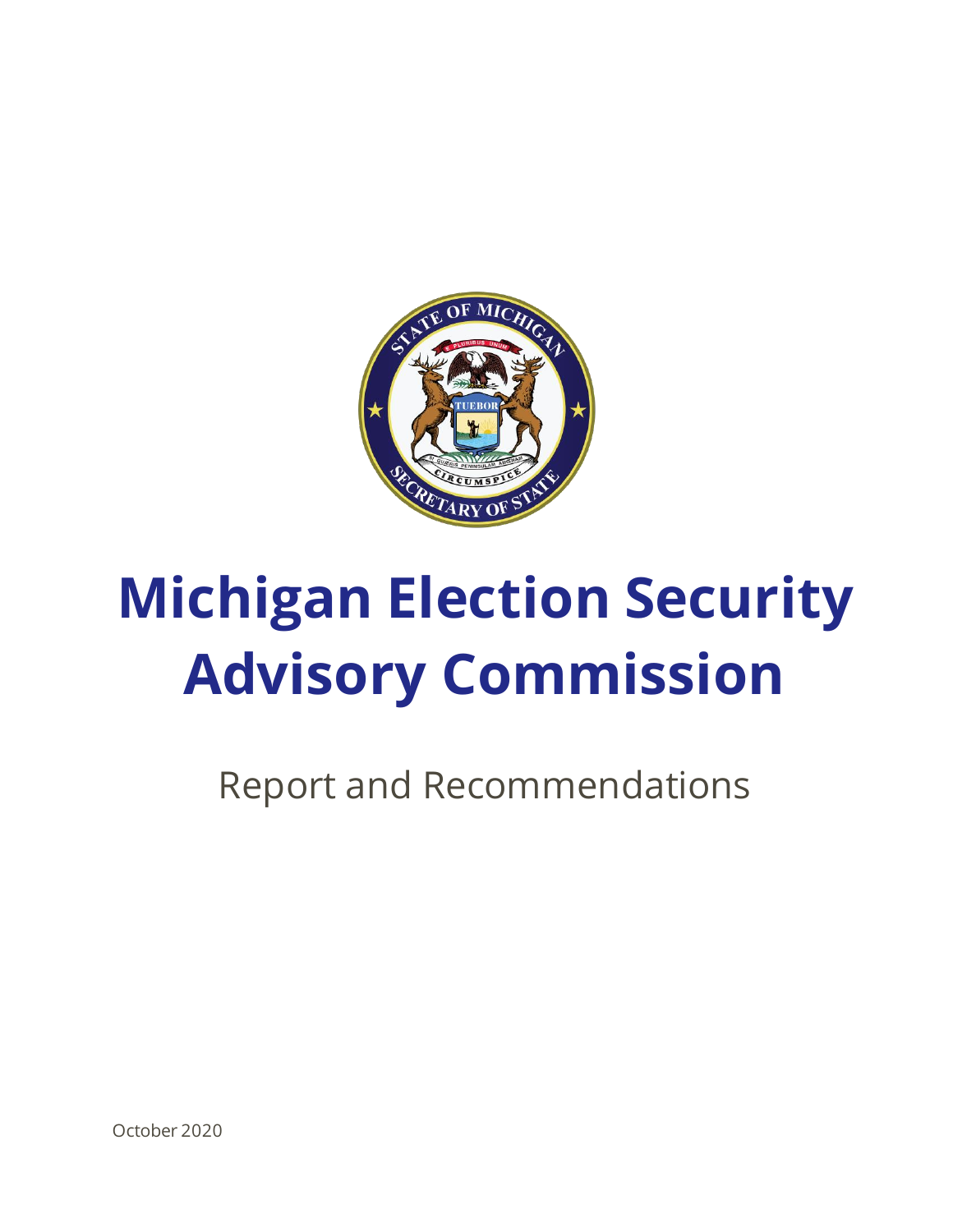## Contents

| $\mathbf{L}$ |  |
|--------------|--|
| II.          |  |
| III.         |  |
| IV.          |  |
|              |  |
|              |  |
|              |  |
|              |  |
|              |  |
|              |  |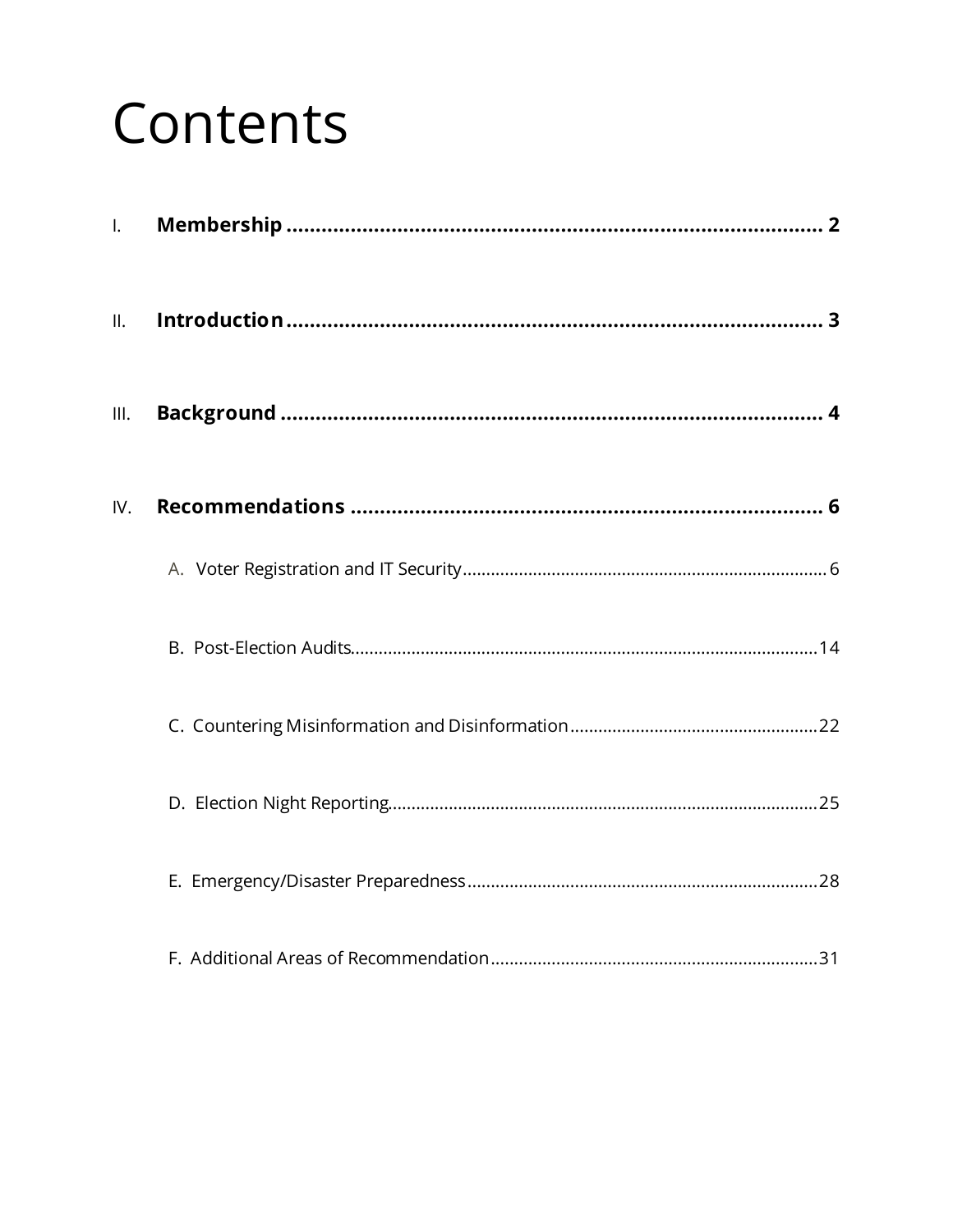### <span id="page-2-0"></span>Membership<sup>1</sup>

**Tripp Adams,** Michigan chapter lead for the Truman National Security Project

**Tina Barton,** Rochester Hills city clerk

**David Becker (co-chair),** executive director and founder of the nonprofit Center for Election Innovation & Research

**Barb Byrum,** Ingham County clerk.

**Richard DeMillo,** Charlotte B. and Roger C. Warren professor of computer science at Georgia Tech

**Chris DeRusha,** chief security officer for the state of Michigan

**Joshua M. Franklin,** president and co-founder of OutStack Technologies

**Cathy M. Garrett,** Wayne County clerk

**J. Alex Halderman (co-chair),** professor of computer science and engineering at the University of Michigan and director of the university's Center for Computer Security and Society.

**Liz Howard,** election security counsel with the Democracy Program at the Brennan Center for Justice

**Rachel Huddleston,** publications/communications associate for Michigan Protection & Advocacy Service, Inc. in Lansing.

**Matthew V. Masterson (non-voting liaison),** senior cybersecurity advisor, Office of Cybersecurity and Communications, U.S. Department of Homeland Security.

**Walter R. Mebane Jr.,** professor of political science and statistics at the University of Michigan.

**Jennifer Morrell,** former election official in Utah and Colorado

**Tim Snow,** Kalamazoo county clerk and register of deeds

**Maurice Turner,** senior technologist at the Center for Democracy & Technology.

**Dan Wallach,** professor of computer science and Rice Scholar at the Baker Institute for Public Policy at Rice University

**Wayne Williams,** former Colorado secretary of state and former El Paso county clerk and recorder

 $1$  Chris DeRusha participated in the Advisory Commission in his capacity as chief security officer for the state of Michigan. He has since left that position.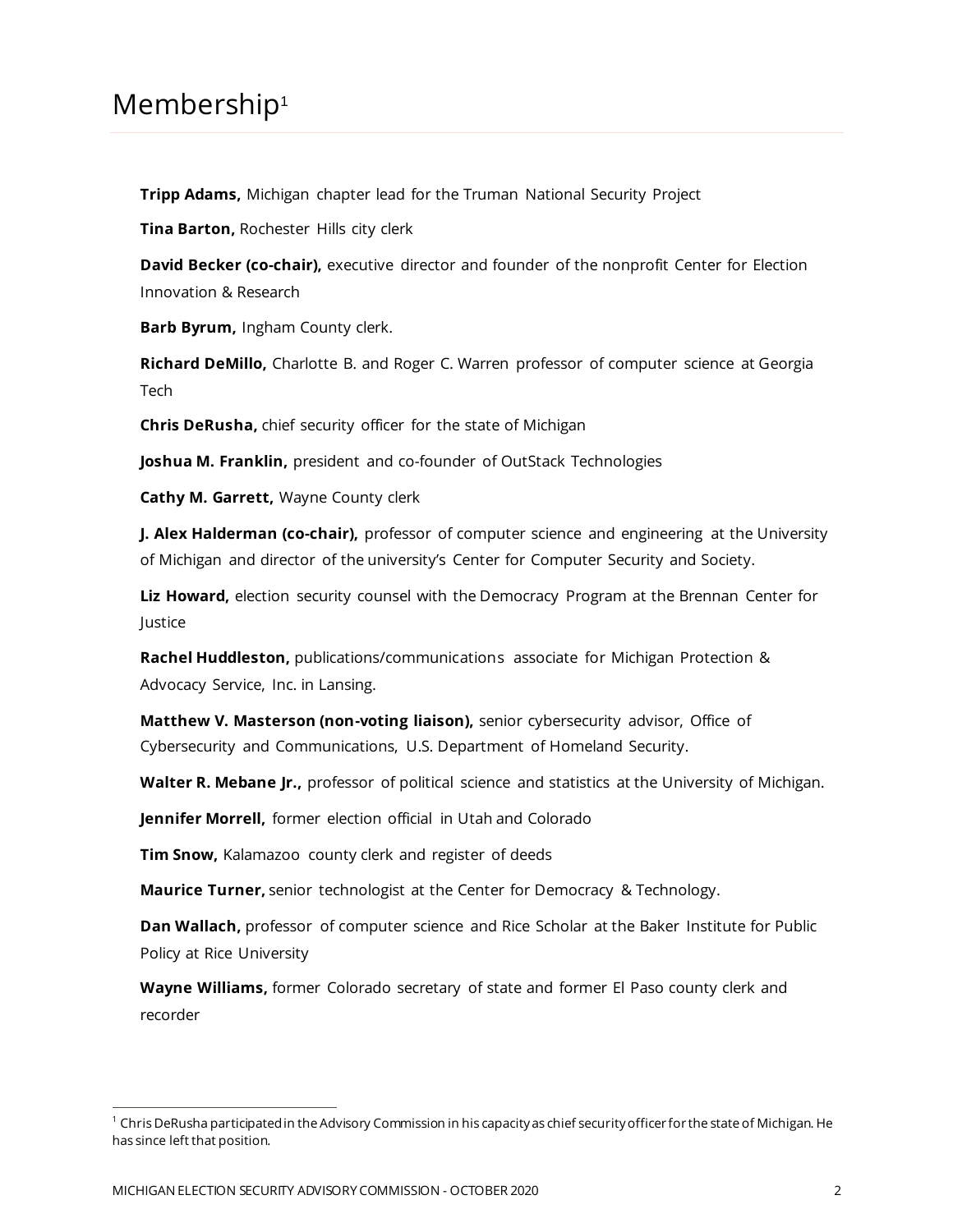## <span id="page-3-0"></span>Introduction

Secretary of State Jocelyn Benson convened the Election Security Advisory Commission in March 2019. The Advisory Commission's mandate is to develop a list of election security best practices and reforms and strategies to ensure the security of elections in Michigan. The group's membership includes election officials, voting and election experts, computer and data scientists, and IT and security professionals. Its work is funded through a federal grant for election security.

The Advisory Commission met four times:

April 16, 2019 in Ann Arbor June 17, 2019 in Kalamazoo July 29, 2019 in Detroit October 16, 2019 in Grand Rapids

The Advisory Commission also held public hearings at its Detroit and Grand Rapids meetings. A subgroup focusing on risk-limiting audits also met twice by teleconference. The Secretary of State immediately began to address concerns and preliminary recommendations that were discussed at the Commission's meetings, and such progress is recognized throughout this document.

These recommendations are based on committee meetings that took place in 2019 and do not specifically address the ongoing COVID-19 pandemic.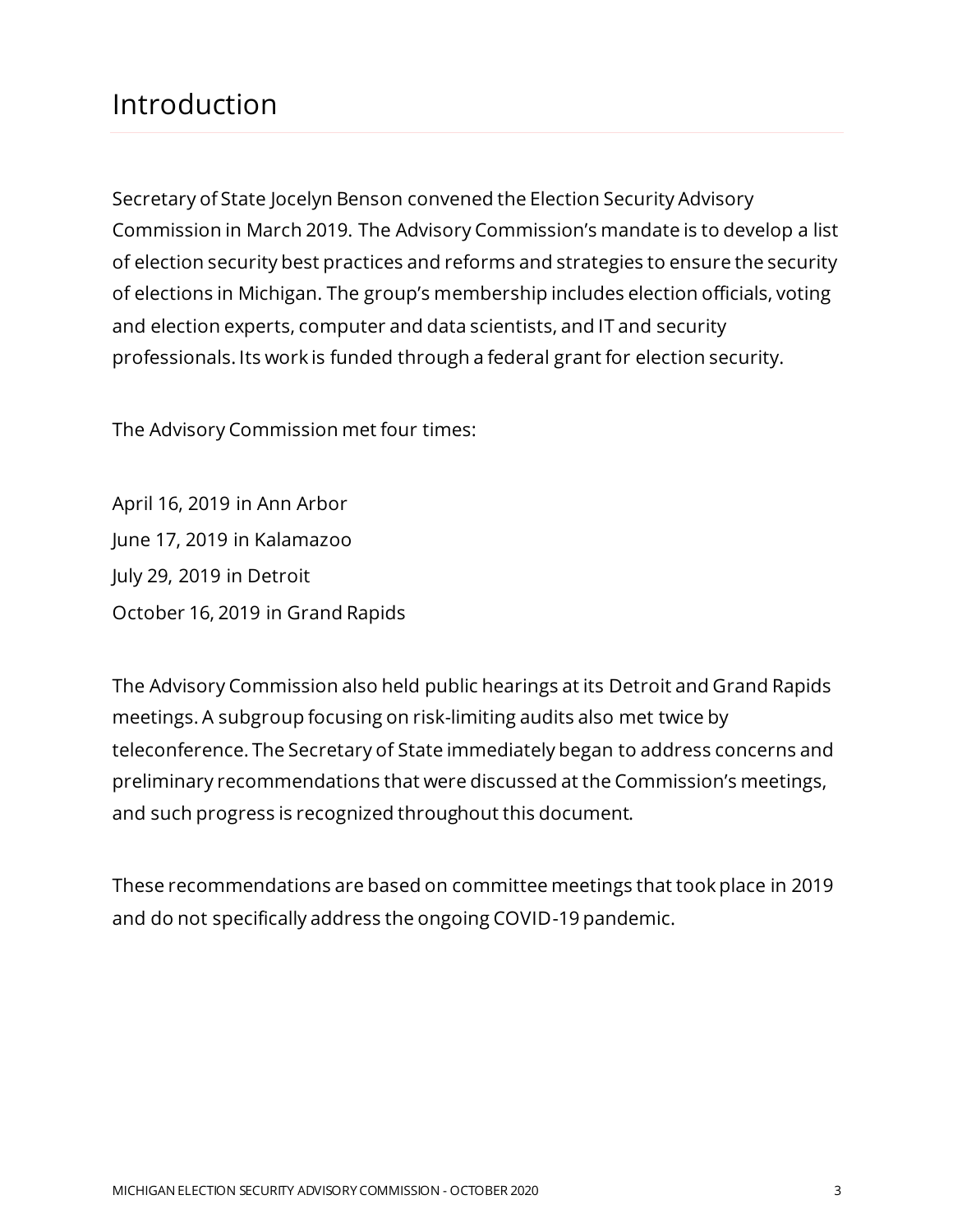## <span id="page-4-0"></span>Background

Following the 2016 Presidential Election, intelligence, law enforcement, and national security agencies reported on efforts by foreign-government-aligned entities to interfere in U.S. elections through cyberattacks, disinformation campaigns, and other methods. Although the extent of foreign interference represented a new type of threat to election security, this was not the first time that concerns had been raised about vulnerabilities in election security in the United States.

State elections are run with a patchwork of physical, technological, and human infrastructure, all with potential weaknesses that if left unaddressed could undermine the integrity of the election system and confidence of the electorate. Elements that must be safeguarded from attack range from the physical equipment used to cast and count ballots, to the databases in which voter records are kept, to the voters themselves, who can fall victim to false information and manipulation designed to sow confusion and discord in the election process.

In response to these threats, progress has been made to better defend American elections. A large majority of votes nationwide are now cast using paper ballots, reducing the potential for votes to be altered or lost in a cyberattack. Increased cooperation across levels of government, and between government officials and civil society, has led to better coordination and information sharing. Federal funding has helped states make key upgrades and investments.

Michigan has made significant advances in election security that create an excellent foundation for further improvements. In the most recent round of voting machines purchases, all counties in Michigan acquired new paper-based voting equipment, including optical scanners and ballot-marking devices. The state also upgraded the Qualified Voter File computer system, which houses the voter registration database and other management election management functions.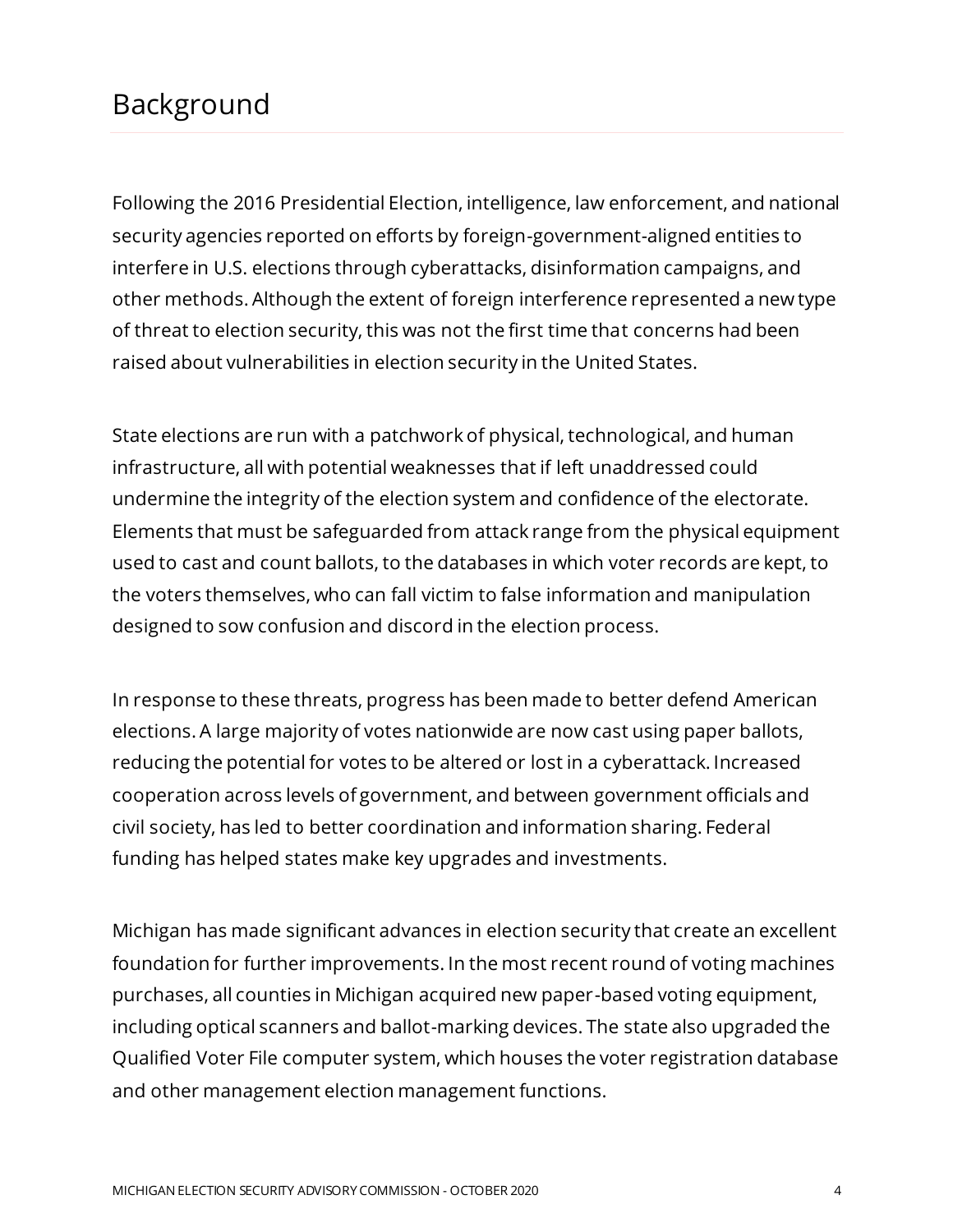Proposal 2018-3, enacted by ballot initiative in the November 2018 election, amended the Michigan Constitution to provide several new rights for Michigan voters, including the right to greater election security. Specifically, Article II, Section 4 of the Michigan Constitution now grants the right to have results of statewide elections audited.

Still, there is general recognition that more progress must be made to counter emerging threats. The Election Security Advisory Commission recommendations in this regard cover a broad range of issues affecting Michigan's election system.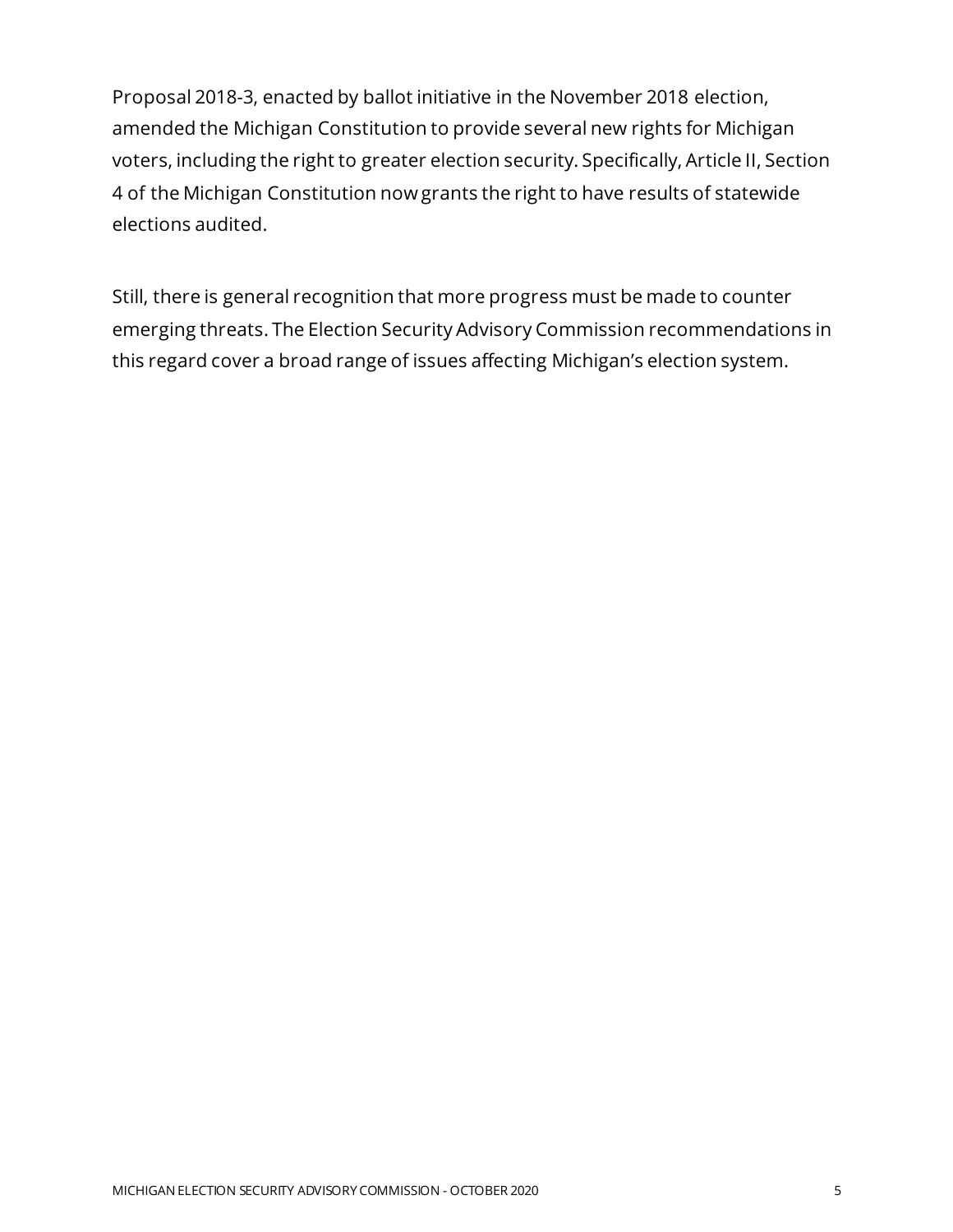## <span id="page-6-1"></span><span id="page-6-0"></span>**A. Voter Registration and IT Security**

The Advisory Commission discussed a set of issues related to the security of Michigan's voter registration database, the Qualified Voter File (QVF). The QVF is maintained at the state level by the Secretary of State, and it is used by officials in Michigan's 1,520 local and 83 county election jurisdictions to maintain voter records and manage elections.

Accordingly, the QVF is one of the most critical aspects of Michigan's election security. This is especially true given that voter registration databases were a focus of the 2016 Russian attacks against election infrastructure. The Senate Intelligence Committee has reported that attackers directed by the Russian actors likely conducted research on election systems in all 50 states, including targeting voter registration systems in some states, and that, in at least one state, the attackers gained access to the database and had the technical ability to alter or delete registration data.

No investigations have concluded that voter records were changed in the Russian attacks, but they demonstrate the potential threat. If attackers were to gain access to Michigan's voter registration database or management software, they could cancel or alter voter registration records in an attempt to severely disrupt election administration processes. Although Michigan's QVF has recently undergone software and security upgrades, the Advisory Commission recommends further improvements to the system.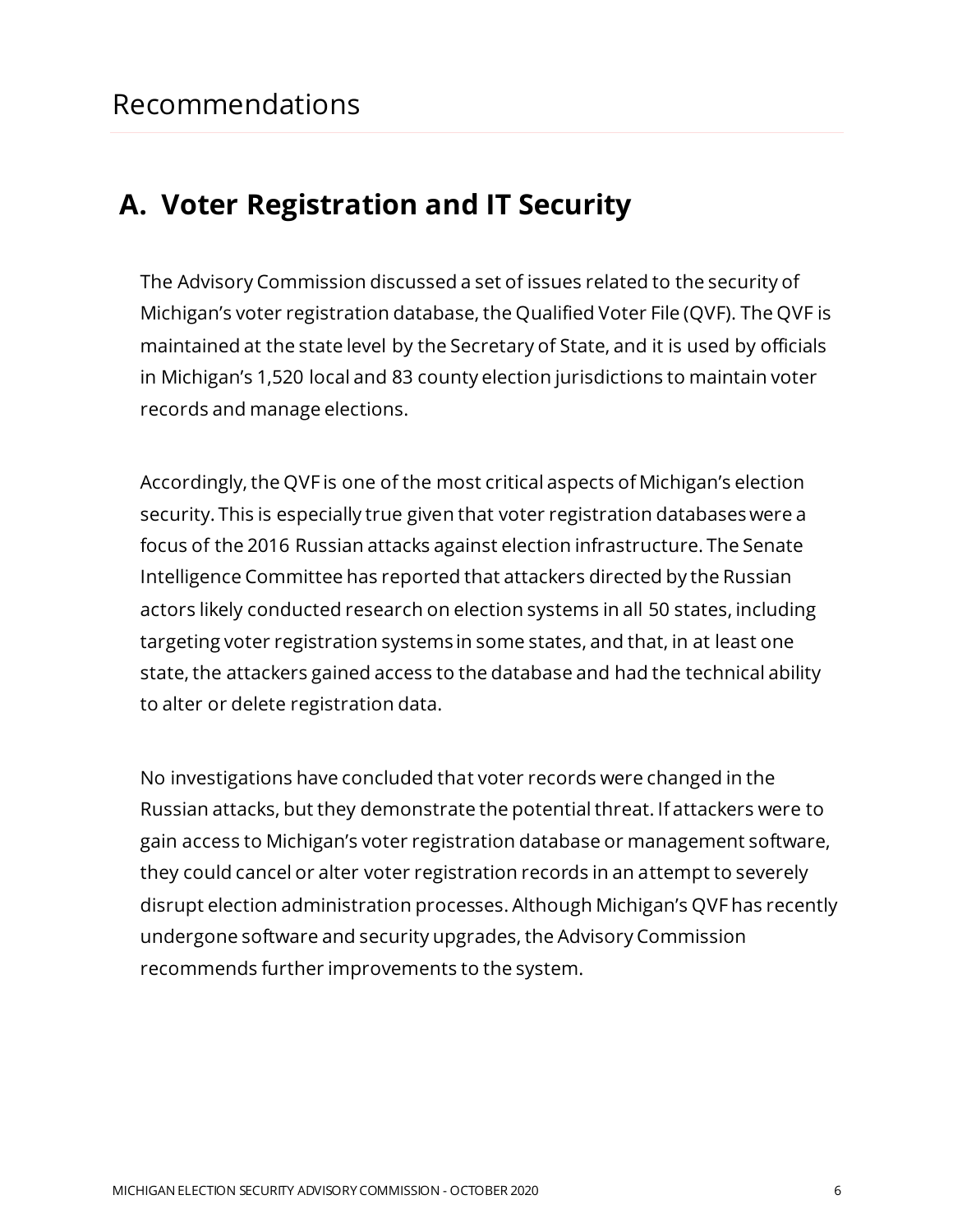#### **1. Prioritize implementation of multifactor authentication**

Multifactor authentication (MFA) is a crucial defense against unauthorized access to databases. If a bad actor obtains a user's credentials through a phishing attack or other means, MFA makes it considerably more difficult to use those credentials to log into the system.

MFA requires a user to authenticate through two or more different methods, so that a password alone is insufficient to gain access. Even if attackers were to steal a user's password, they would still be unable to access the system without an additional factor – for example, a code sent to the authorized user's mobile phone or physical access to a specific USB security key.

*The Advisory Commission strongly recommends prioritizing MFA implementation and completing it as soon as possible. The Advisory Commission also recommends exploring MFA methods that do not rely on cell phone access, such as security tokens that can serve as a second authentication factor.* These devices provide even stronger protection than codes sent to a cell phone.

In response to the Commission's initial comments at hearings, the Secretary of State began implementing MFA for QVF prior to the March 2020 presidential primary election with state users and pilot local jurisdictions. The current implementation of MFA uses a One Time Password (OTP) authenticator application on smart phones which does not require cellphone communication and is similar in security to a USB based token. Implementation will continue to expand across local jurisdictions until full implementation. The primary challenge for implementation will be acclimating local clerks to using MFA, given their varying levels of technical experience with secondary devices used for authentication.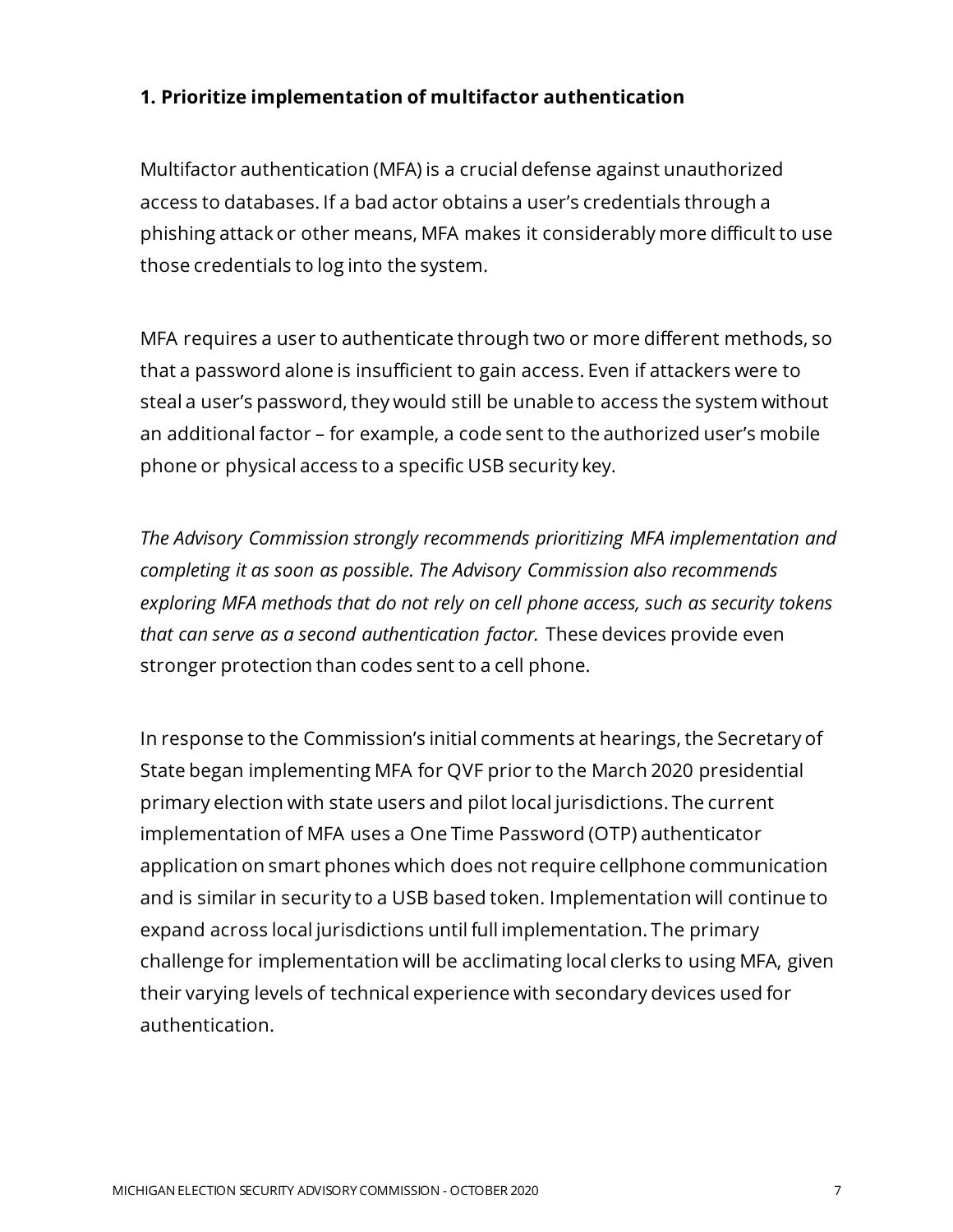#### **2. Evaluate user access to ensure appropriate number of users and levels of permissions**

Because elections are run primarily at the city or township level, with county officials also maintaining critical election functions, QVF users are spread throughout the state at all levels of government. Currently, more than 3,000 users in 1,520 municipal jurisdictions, 83 county jurisdictions, and the state level have access to QVF. These users have differing levels of access based on their jurisdiction and the needs of their role. The high number of users also means there is significant churn among the user base as some election officials and staff leave their jobs and others are hired.

The Advisory Commission discussed the Secretary of State's approach to designating and updating user access to the QVF.

*The Advisory Commission recommends that the Secretary of State regularly monitor user activity and conduct periodic review and audit of user access, permissions, and activity to ensure that QVF users have only the necessary level of access and are using it appropriately, and that unneeded accounts are disabled promptly.* 

#### **3. Expand monitoring of suspicious activities**

Improperly controlled access to the QVF or other state, county, or local government networks may allow access to malicious actors, which poses a threat to election infrastructure, and the sooner anomalous activity can be identified or contained, the better the chance of preventing or mitigating damage. The Advisory Commission discussed tools to detect and identify threats that could lead to corruption or manipulation of voter registration information or other election data.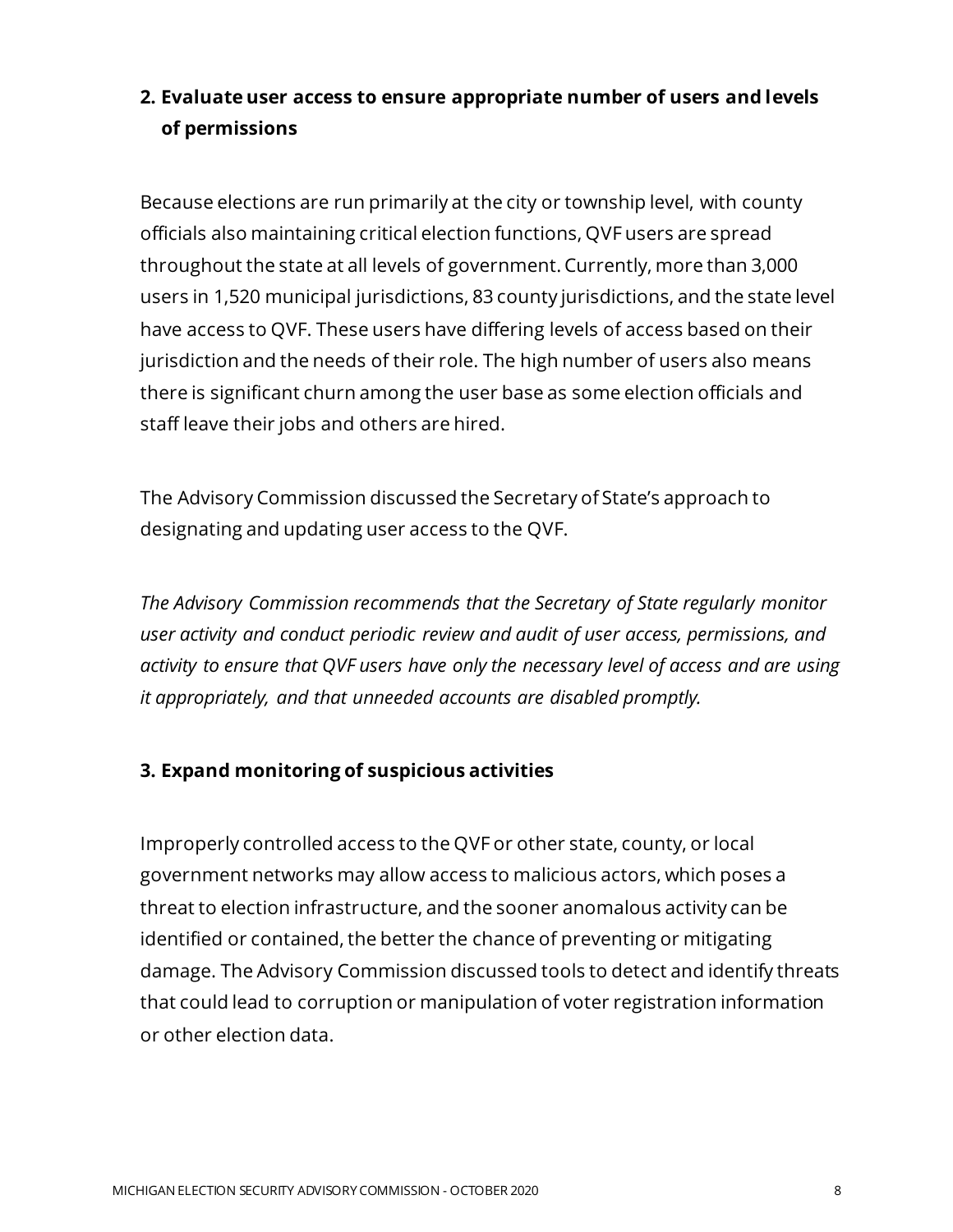*The Advisory Commission recommends that the Secretary of State expand efforts to monitor voter registration data for anomalous changes or patterns of changes, and ensure they are explained.* Currently the Secretary of State periodically monitors QVF use, and the Secretary of State is also working with the Vote Shield program, which monitors public voter registration data to identify anomalous changes or trends to voter registration data after the fact. The Advisory Commission recommends building on these tools to more regularly monitor voter registration changes in a comprehensive, systematic, and real-time fashion. Additionally, the Secretary of State should continue to participate in the ERIC Electronic Registration Information Center (ERIC) to ensure cross-state voter data reports are available.

*The Advisory Commission recommends that the Secretary of State continue its current practice of creating frequent backups of registration data.* Backups provide a defense against unauthorized modification of the database and against threats such as ransomware that could make the system unavailable. Backups should be created as frequently as feasible, encompass as much data and code as feasible, and be regularly stored securely offline and tested to ensure they are retrievable if needed. Backups must be done in a way that ensures registration files can be restored in the event of a disruption.

*The Advisory Commission also recommends the use of network and endpoint-based threat detection software.* Through partnership with the Department of Technology, Management and Budget (DTMB), Michigan State Police (MSP), and others, the state already has extensive data-monitoring at the state level. At the county and local level, there is significantly less uniformity in data monitoring.

*The Advisory Commission recommends that the Secretary of State find ways to extend data monitoring and threat detection to local jurisdictions, beginning at the county level.* Neighboring states provide useful models in exploring this technology; Indiana has made commercial security tools available to county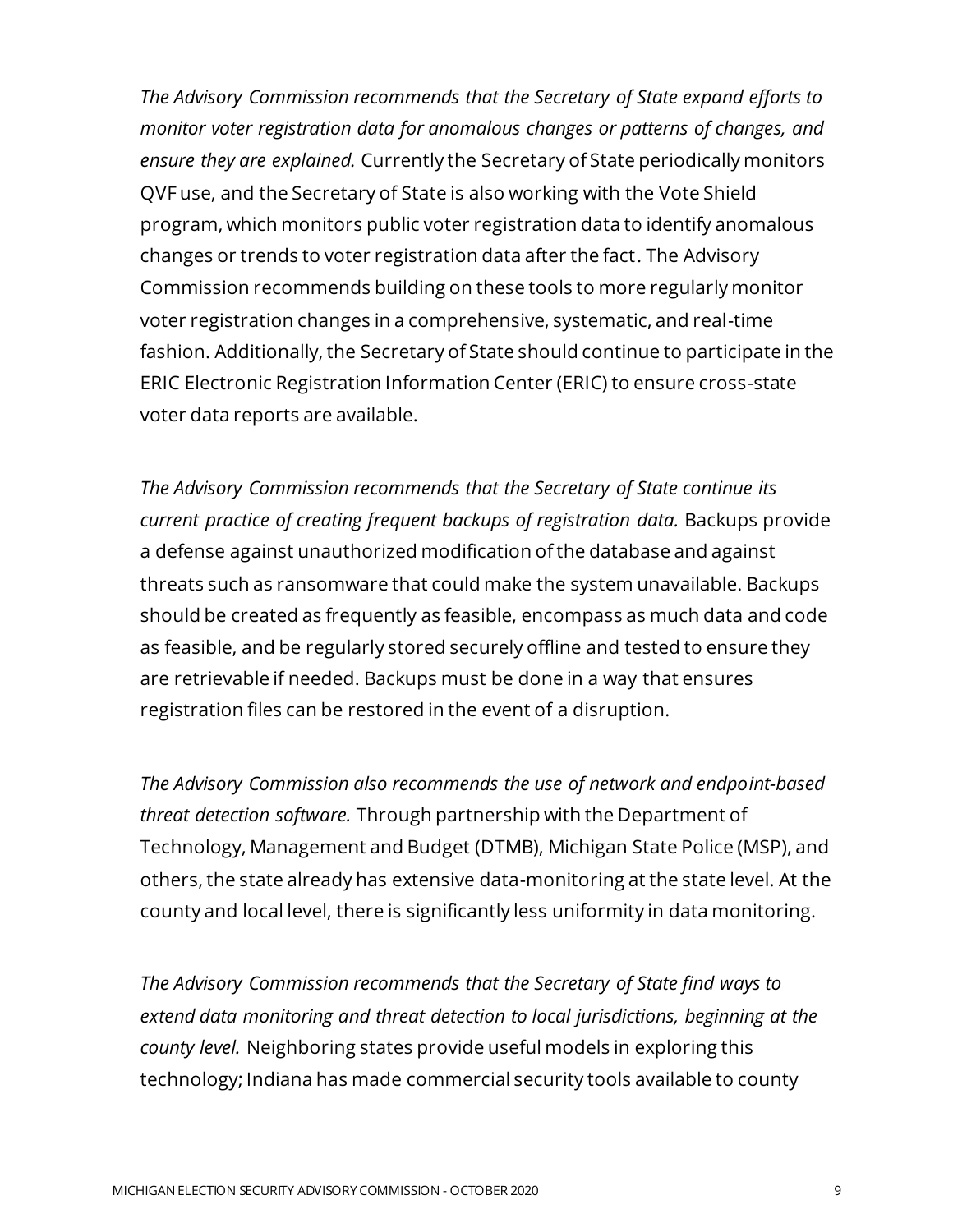governments. Illinois has established a cyber navigator program to assist local jurisdictions in creating defenses and responding to cyber threats.

*The Advisory Commission recommends that security staff for the Secretary of State share information, coordinate effort, strengthen federal partnerships, and otherwise work with counterparts across county and local governments to determine the most effective means of improving IT security through the deployment of election security resources, including federal election security grant funding.<sup>2</sup>*

#### **4. Cultivate mature software engineering security practices**

The Advisory Commission discussed additional methods by which the Secretary of State could test and improve data security infrastructure on an ongoing basis. The Commission identified several opportunities for improvement.

a. *Regularly perform source code security audits or reviews, and penetration testing. The Advisory Commission recommends that the Secretary of State commission both source code security audits and penetration testing on a frequent and regular basis, at a minimum annually.*

The state has in the past commissioned a vendor to conduct some penetration testing, but not on a regular schedule. The Advisory Commission recommends that the Secretary of State conduct additional testing, do so at regular intervals, and prioritize fixing any issues discovered during such audits and testing.

b. *Maximize leverage of resources from federal and state partners, civil society, and industry. The Advisory Commission recommends that the Secretary of State build on existing relationships to expand security infrastructure testing and* 

<sup>2</sup> *See* Department of Homeland Security, "Election Infrastructure Security Funding Considerations" (June 2018), https://www.dhs.gov/sites/default/files/publications/Election%20Infrastructure%20Security%20Funding%20Consid erations%20Final.pdf.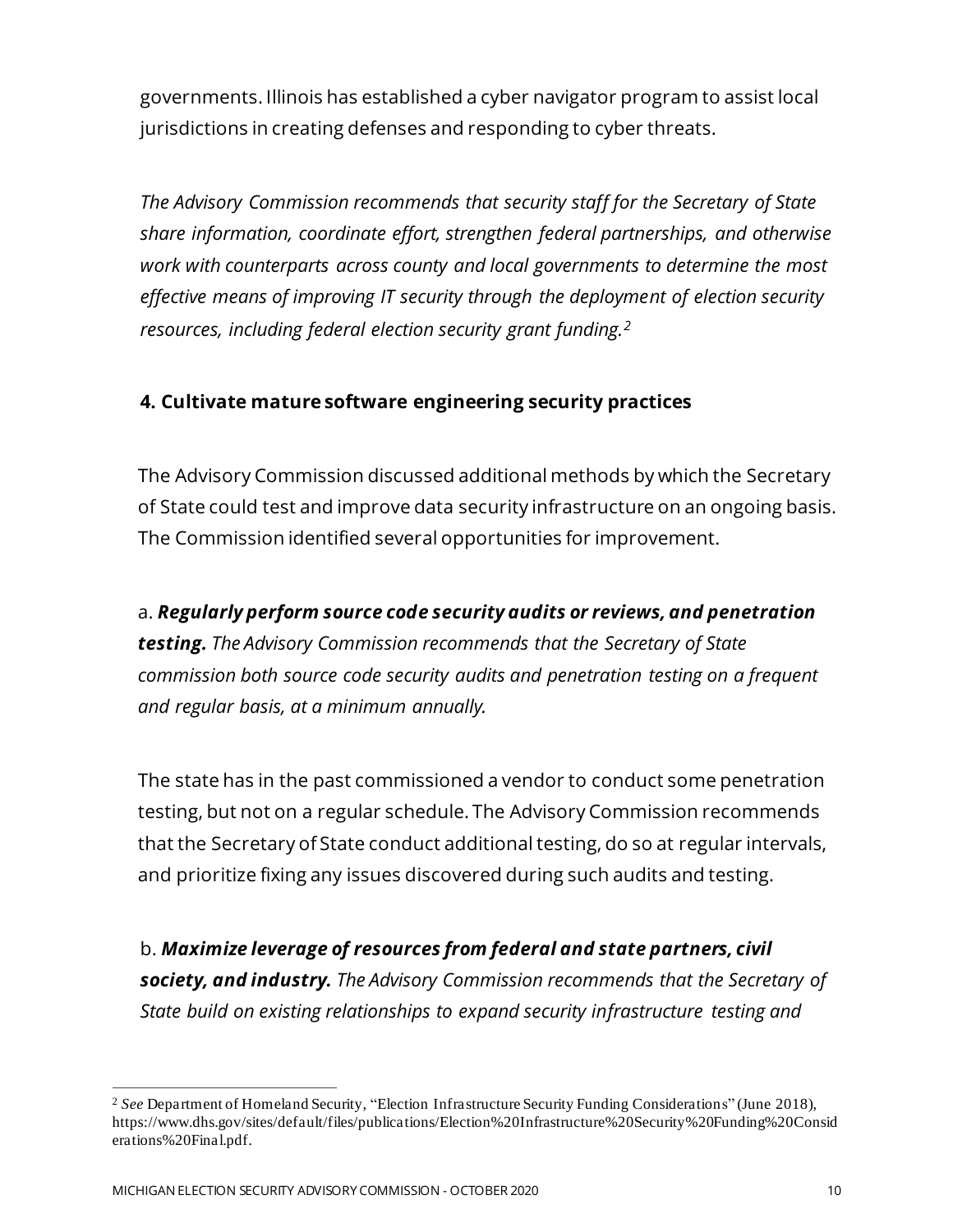*evaluation. To the extent additional partnerships are needed, the Secretary of State should work to establish them.*

Currently, the Secretary of State and DTMB hold regular meetings with the Michigan State Police and federal agencies. The MSP has an advanced cybersecurity agency that constantly communicates security information to state partners.

The Secretary of State should fully leverage federal resources, including capacity to conduct additional exercises (such as tabletop and phishing exercises), security testing and data sharing, to supplement MSP resources.

The Advisory Commission also recommends maximizing civil society, academic, and industry resources to the extent possible, including through existing relationships with non-profit and for-profit security groups.

#### c. *Publicly post a security point-of-contact for vulnerability reports from*

*outside entities.* Currently there is no specific contact point for individuals who identify security concerns with election infrastructure to report their findings. Accordingly, security experts and "white hat" hackers do not necessarily have an avenue to share their findings expeditiously (and, where necessary, with the appropriate degree of confidentiality).

*The Advisory Commission recommends the establishment of an election-specific point of contact for reporting election security vulnerabilities.* This could include specific personnel designated as a point of contact; publicly posting a reporting tool; and creating specific phone, e-mail, or web contact information.

Currently, models for identifying and submitting security vulnerabilities exist through the partnership between Michigan Cyber Command and MiC3, the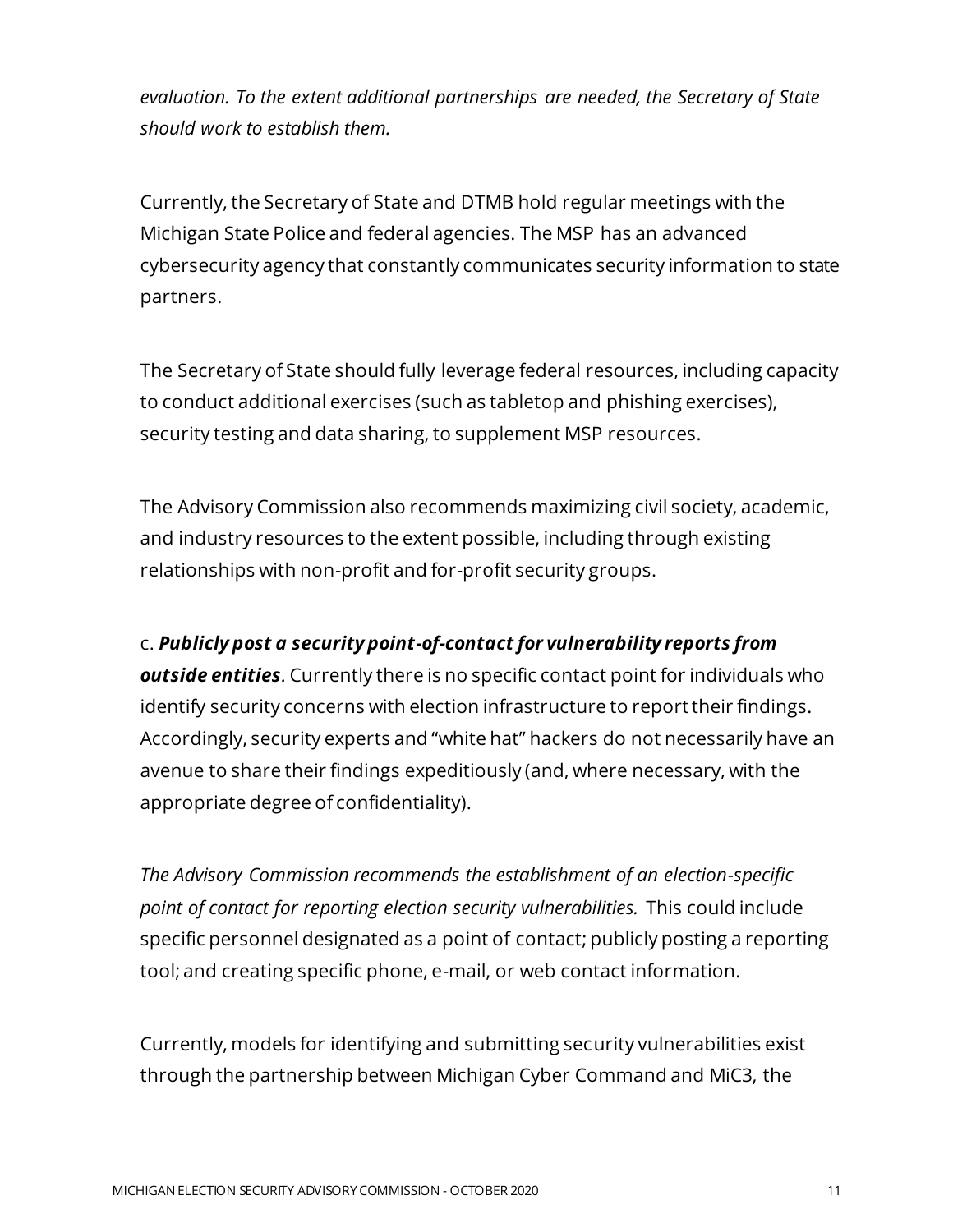Michigan Civilian Cyber Corps. A Cyber 211 program in which reports can be filed is also being piloted in West Michigan.

#### **5. Expand security training and requirements for election officials and other QVF users**

Currently, QVF users must complete security training and accreditation prior to using the system. After users are accredited, they can access continuing training and information materials electronically, but they are not required to undergo ongoing training. Since local election officials are not under the direct supervision of the Secretary of State, the state's ability to ensure compliance with state practices regarding QVF is generally limited to conditioning use on such compliance.

*The Advisory Commission recommends that the Secretary of State explore conditioning access to the Qualified Voter File on the completion of ongoing security training and exercises.* For example, the Secretary of State could require as a condition of using QVF that users agree to undergo additional training as needed, or to be subject to simulated phishing attempts and other security exercises. The QVF user agreement could also require that users agree to comply with security practices as designated by the Secretary of State. The Secretary should also condition election technology grants on completion of required security curricula.

*The Advisory Commission also recommends building education about security best practices into training that the Secretary of State provides to clerks for other election administration purposes.* Recommended subjects include information on good password, authentication, and cyber-hygiene practices, maintaining end-point security, and resisting common social-engineering techniques such as phishing.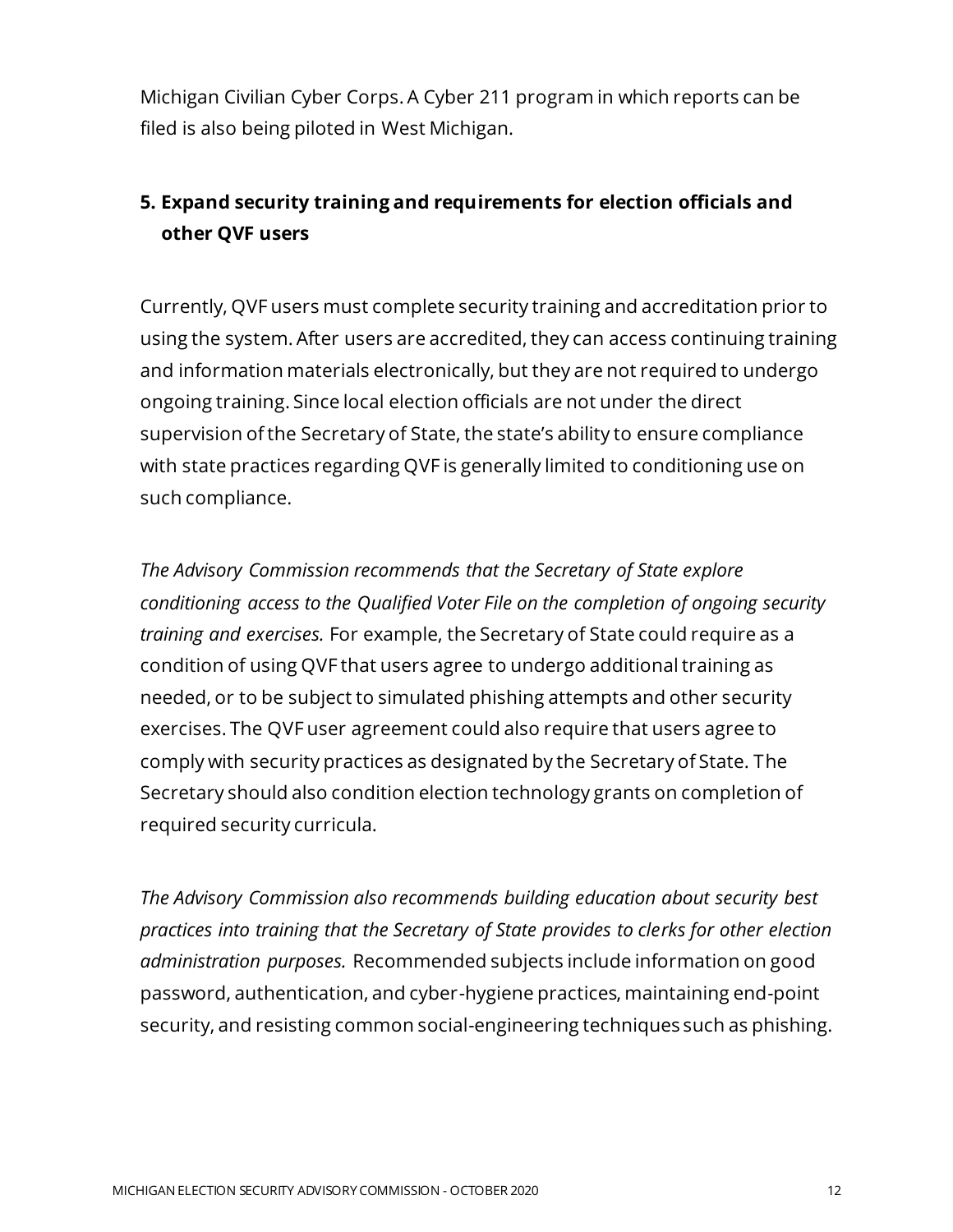#### **6. Ensure voter registration databases and systems are well secured**

Under Proposal 2018-3, along with legislation passed in 2018, several methods of voter registration are now available, including automatic voter registration as a result of driver's license transactions, online voter registration, and registration on Election Day at city and township clerks' offices.

*The Advisory Commission recommends that the Secretary of State review each new form of registration to ensure they do not create security vulnerabilities, such as by creating data vulnerabilities or failing to adequately authenticate the voter.* This assessment should include a full review of data inputs and outputs for the QVF to ensure that proper access controls and security protocols are in place. Many of the other recommendations in this section, such as software engineering security practices, should also be applied to these new registration methods.

#### **7. Contain failures and maintain resilience through procedural fail-safes**

Michigan's election system makes heavy use of computerized equipment on and surrounding Election Day. All levels of government distribute information via websites. City and township clerks manage voter registration tasks, including same-day registration and absentee ballot issuance, using the QVF. Precincts use electronic pollbooks to sign voters in and issue ballots, provide electronic ballot marking devices for voters who need or request them, and use computerized optical scanners to count paper ballots.

Optical scanners in some jurisdictions are connected to the Internet or to cellular networks after tabulation, exposing them to potential election-day cyberattacks. There is also the possibility of disruption due to power outages, software problems, or other issues that interfere with the ordinary operation of electronic equipment on Election Day.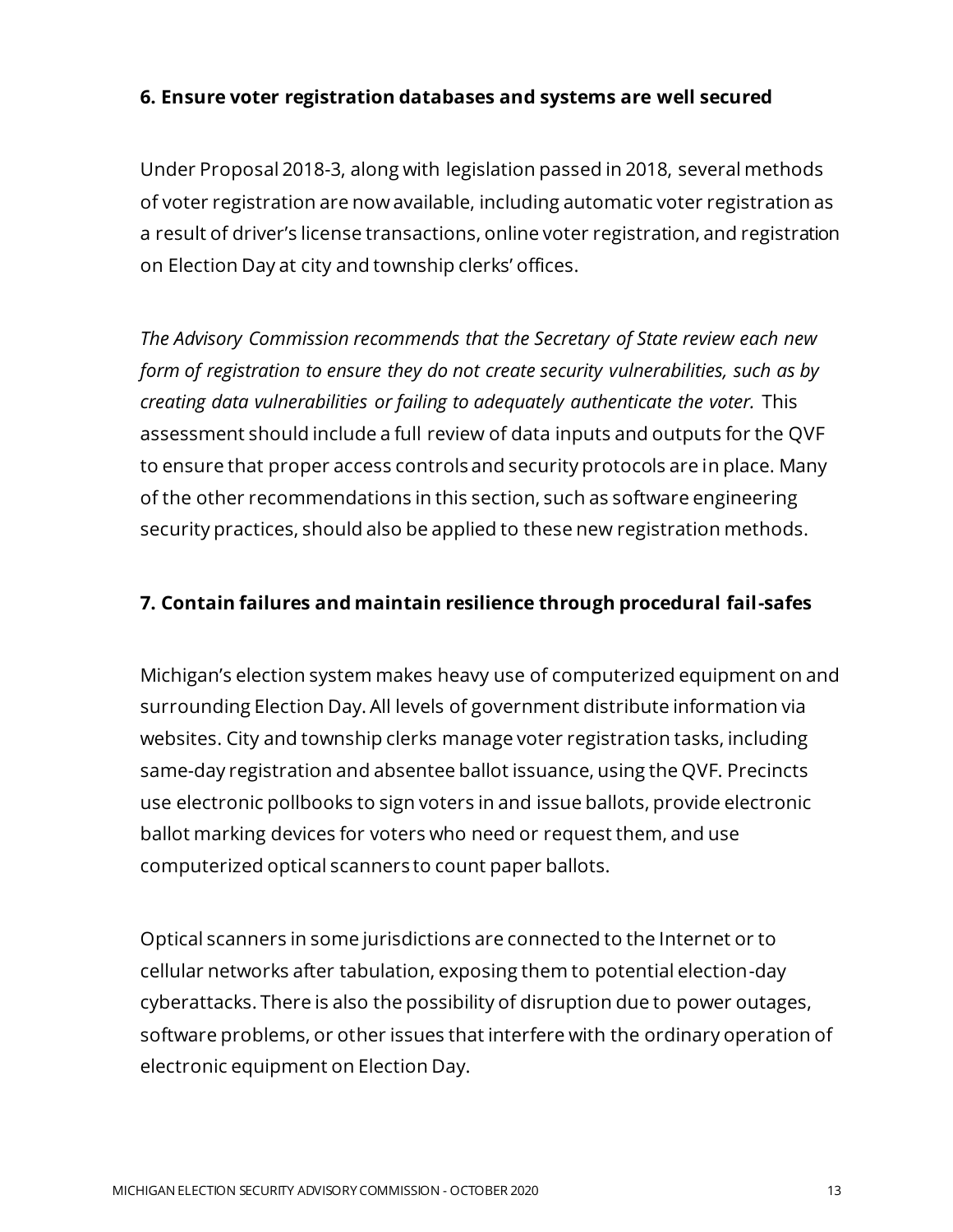*The Advisory Commission recommends that clerk offices and polling places ensure they have sufficient written plans to continue to run the election if the computerized equipment malfunctions, including continuity of operations and cyber incident response plans.* These plans should be reviewed and exercised prior to each election. Contingency plans should be shared with the public in order to support confidence.

All equipment, including ballot marking devices, should be carefully tested prior to the opening of polls. Election inspector resources should be allocated to assist voters with disabilities if accessible devices for those voters fail. Clerks should have backup paper pollbooks prepared in advance in case electronic pollbooks are not functioning on Election Day. These pollbooks should always be delivered to the polling locations with all other Election Day materials. Procedures should be in place to securely store paper ballots and tabulate them later in case the optical scanners fail.

Polling places should have ample emergency and provisional ballots available in the event that the voter registration list has been corrupted. Provisional envelope ballots should be used only as a last resort if a voter's registration status cannot be resolved with the city or township clerk.

Staffing should be adequate to allow each polling place to continue running efficiently, and avoid excessively long waits for voters, even if the electronic poll books or optical scanners are not working.

## <span id="page-14-0"></span>**B. Post-Election Audits**

Proposal 2018-3 grants Michigan voters the right to have election results audited. Post-election audits review the records of an election to identify errors and verify that proper procedures were followed or that outcomes were correct.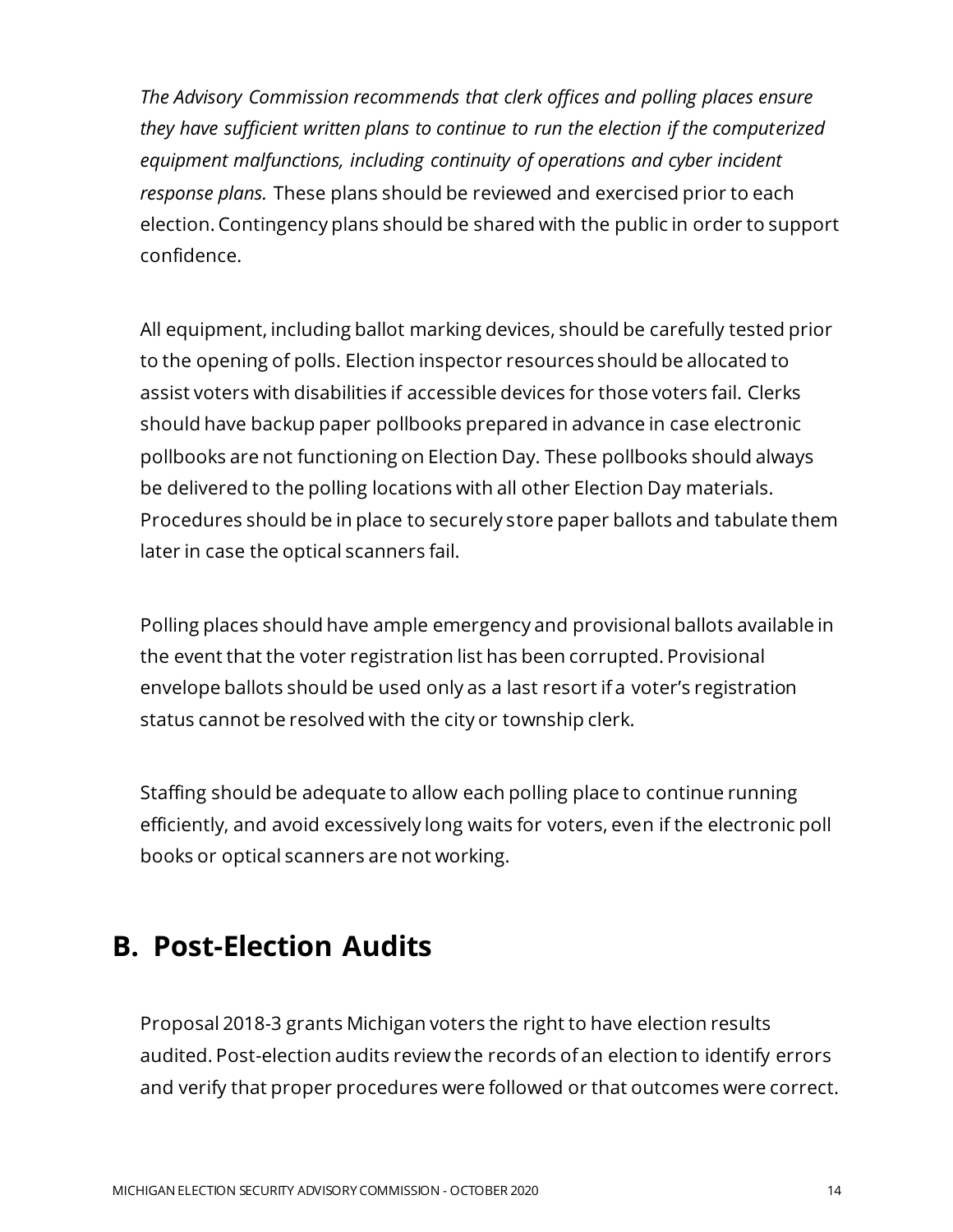Currently, two types of audits are conducted in Michigan: procedural audits, which verify whether jurisdictions properly followed election procedures, and tabulation audits, in which all ballots are recounted by hand in randomly selected precincts to verify that votes were recorded correctly. Neither of these auditing procedures currently results in a statewide review of ballots to determine whether all ballots were counted properly; currently, the only method available to fully verify the outcome is a hand recount.

Michigan began piloting Risk-Limiting Audits (RLA) in 2018. RLAs, which have been used extensively in Colorado and are being introduced in other states, are audits that examine a sufficient number of paper ballots to confirm the reported outcome of an election. An RLA inspects enough ballots to ensure that the chance that the reported outcome differs from the outcome that would be reported by a full hand-count is lower than a pre-determined probability called the "risk limit." In most cases, an RLA requires only a small number of ballots to be inspected, but when election results are close, more ballots need to be examined to meet the risk limit. Progressively more ballots are audited until either the reported outcome is confirmed to within the risk limit or it is demonstrated to be incorrect. RLAs provides strong evidence to support confidence in election outcomes, and they will never invalidate a correctly reported result.

Michigan conducted RLA pilots beginning in 2019 and culminating in a successful state-wide pilot following the 2020 presidential primary election.

#### **1. Implement risk-limiting audits as a cybersecurity defense**

*The Advisory Commission recommends that Michigan conduct statewide risk-limiting audits as soon as it is logistically feasible to do so.* The Commission determined that risk-limiting audits, if implemented rigorously, can provide a robust defense against fraud, create a deterrent against cyberattacks on the state's election infrastructure, and improve voter confidence.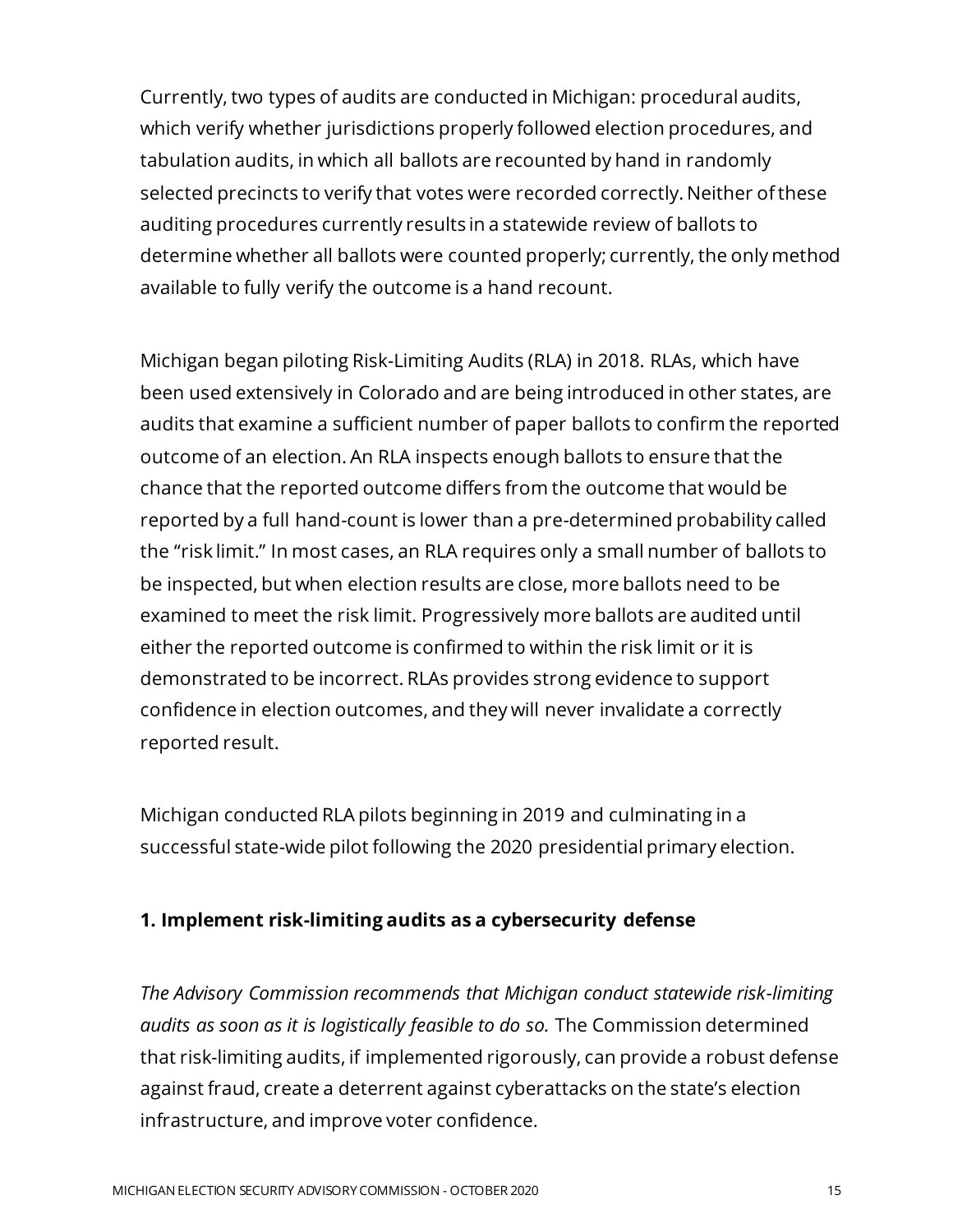A voter-verified paper trail is necessary for RLAs, and Michigan already has individual hand-marked or voter-verifiable paper records of every vote. Paper ballots are a best practice in election security, and the Advisory Commission commends their use and strongly recommends that the state continue to use them.

As part of the further adoption of RLAs, the Advisory Commission recommends that the state provide a standard definition of what an RLA is and what it seeks to accomplish. The Advisory Commission recommends the starting-point definition, "a procedure that guarantees an acceptable minimum probability of correcting the reported election outcome if it differs from the outcome that would be obtained from a full hand count of all ballots."

The Advisory Commission noted that additional resources would be needed on the state, county, and local levels to conduct statewide RLAs. *The Advisory Commission recommends exploring sources of funding in addition to federal election security funding made available to states through the Help America Vote Act*.

#### **2. Develop RLA procedures in close partnership with appropriate entities**

*The Advisory Commission recommends that the Secretary of State work closely with local and county election officials, peer officials in other states, and RLA experts to determine appropriate RLA procedures for Michigan.*

The Secretary of State should establish oversight over RLAs in cooperation with partners at the county level. The state should then develop RLA procedures collaboratively with representation from all levels of government. The State should draw on experiences from other states and advice from civil society groups and academic experts who specialize in RLA methodologies and technologies.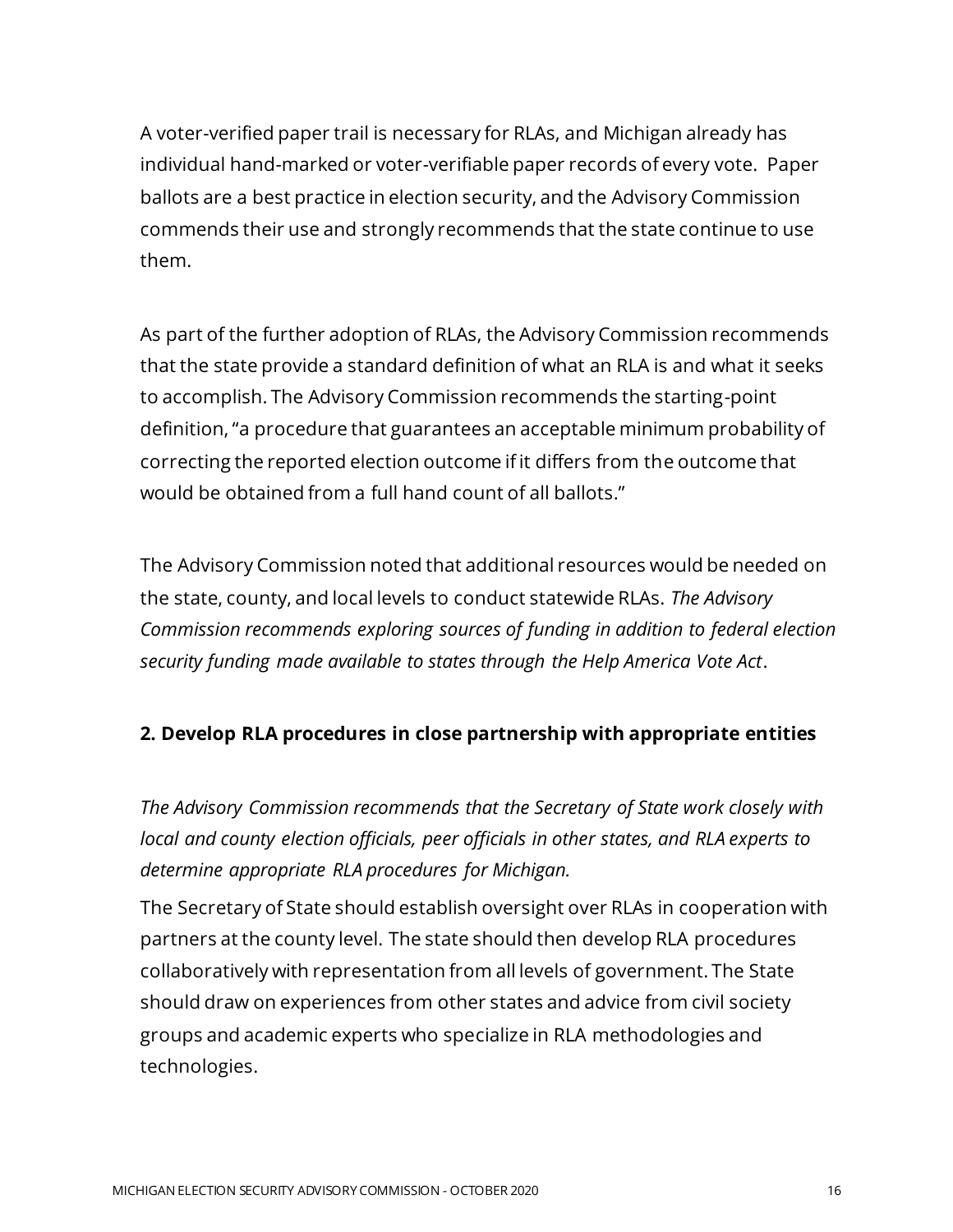Currently, Michigan has experimented with approaches to conducting RLAs, and this experience provides a valuable baseline for expanding audits statewide. Available options include ballot comparison, in which individual paper ballots are compared to the corresponding digital records from the tabulation system, and ballot polling, in which the outcome of the election is compared to the outcome reflected by a random sample of ballots.

Variations on these methods compare batches on ballots rather than individual ballots. There are also different methods of randomly selecting the ballots to be audited and of determining how many ballots need to be audited to satisfy the risk limit. Risk limits in pilots typically vary from 5 to 10 percent.

Auditing procedures should ensure that the ballots are physically secured and that a strong chain of custody is maintained. Other important logistical details include preparation of all materials needed to conduct RLAs, including ballot manifests maintained at the county level. Procedures must also account for variations in how absent voter ballots are stored (in separate absent voter counting boards in some jurisdictions, and along with in-person ballots in other jurisdictions).

Audit design should also consider the role of members of the public and outside validators in the auditing process. While the Secretary of State can help coordinate audits at the local and county level, independent observers perhaps from non-government entities or other states—can provide additional value and credibility. Roles of outside observers and auditors should be coordinated with but distinct from state-level functions.

*Without dictating which specific method or combination of methods is best, the Advisory Commission recommends the state draw on its own experience and that of other states to develop RLA methodologies for statewide audits, in collaboration with local partners.*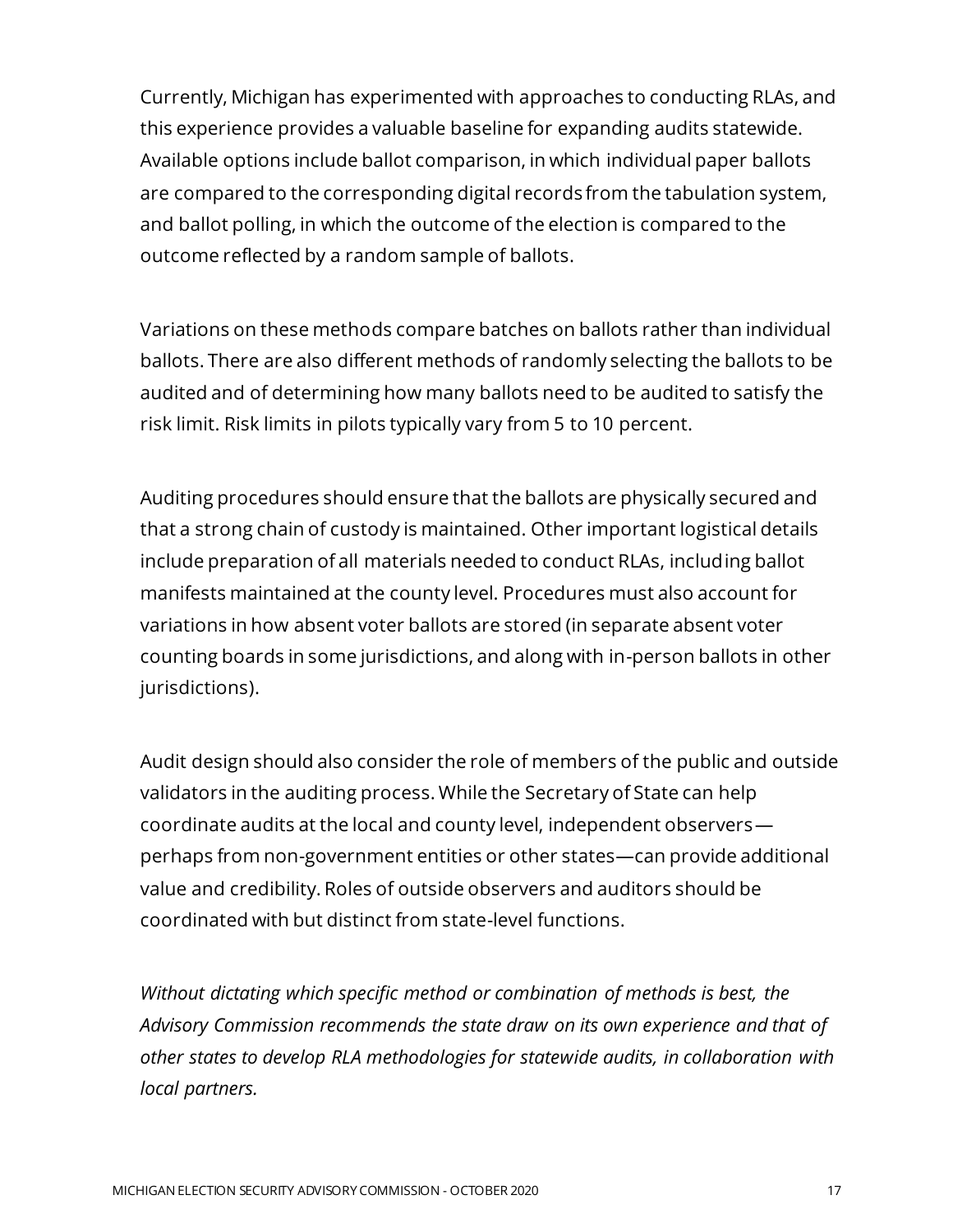#### **3. Determine parameters for full RLA implementation**

*Now that the state has successfully completed its RLA pilots, the Advisory Commission recommends that the Secretary of State develop the parameters of a full RLA program, beginning with an audit of the November 2020 election.* RLA implementation will depend on the availability of software tools for managing audits. Important implementation choices will include the selection of efficient RLA protocols for Michigan's election practices and determining appropriate risk limits.

The November 2020 election will have multiple statewide races, in addition to races at other jurisdictional levels that could audited, as is always the case with even-year November elections. The SOS should determine which races will be subject to RLAs.

*The Advisory Commission recommends setting a goal of auditing all federal races and top-of-ticket statewide races.* If this is not yet logistically feasible, the Advisory Commission recommends prioritizing top-of-ticket statewide races and expanding to other Federal races as soon as possible. For November 2020, at minimum the goal should be to audit the Presidential election.

#### **4. Consider statutory changes to further support RLAs**

The Advisory Commission considered the role that RLAs can play in the review and confirmation of elections given the current statutory framework, which requires county canvasses to be completed within 14 days of an election. Under current law, there are several obstacles to conducting an RLA as part of the certification process. Provisional ballots can be counted until the sixth day following the election, leaving as little as eight days to complete the county canvass. Seals on ballot containers cannot be broken until the county canvass is complete or else the ability to conduct a recount consistent with state law would be compromised. Even if ballots could be removed, audited, and replaced in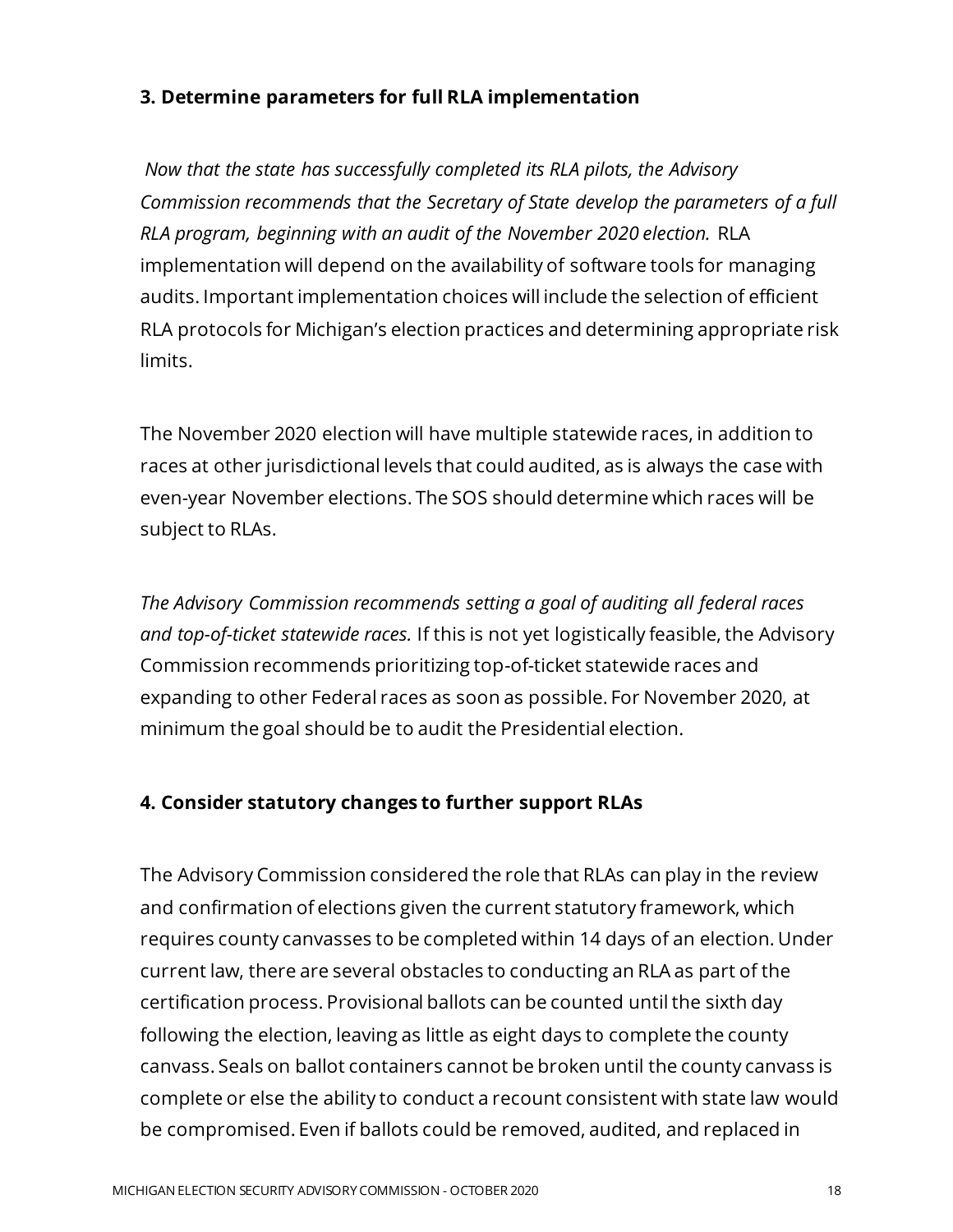time to complete the county canvass, there would be little time to take any necessary corrective action prior to certification.

All pilot RLAs conducted in the state thus far have taken place after the official results have been certified. These pilots were not intended to actually verify the outcome of any given election, but instead focused on improving the methodology of the audits themselves. If any errors in the actual count had been discovered, it would have been too late to correct the issue within the context of the certification process. If audits are ultimately designed to be part of the certification process, they could be conducted before the official results are certified (and recounted, if necessary) and play a part in the official canvass of votes. Ultimately RLAs will be most useful if they are carried out before certification.

*The Advisory Commission recommends that the Secretary of State pursue the following legislative changes to facilitate risk-limiting audits:*

a. *Extend the county canvass period to be longer than the current 14 days, to provide additional time for pre-certification audits.*

b. *Allow ballot boxes to be opened and re-sealed by qualified and sworn staff for the purpose of conducting risk-limiting audits, while preserving the ability to recount ballots. Conducting an audit properly should not render a precinct unrecountable.* 

c. *Develop criteria under which the results of a risk-limiting audit would lead to a full recount, if the audit determines that the reported election outcome may be inaccurate.*

d. *Consider moving the August primary to June (perhaps replacing the May election date) to allow a longer period between primary and general election dates and better accommodate an extended auditing and certification period.*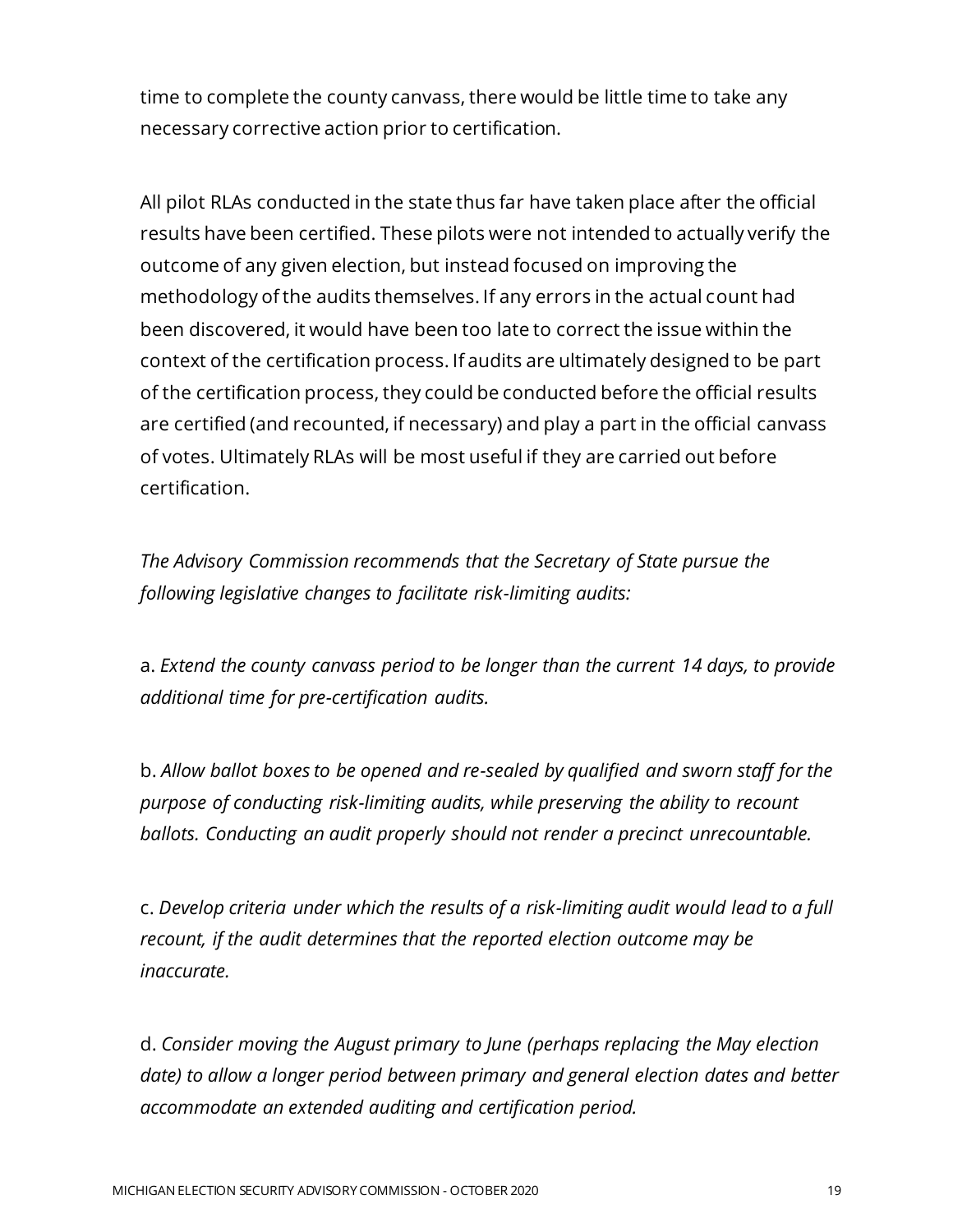e. *If a risk-limiting audit cannot be completed before certification, determine the appropriate legal remedy, if any, if a later risk-limiting audit fails to confirm the outcome of the election or suggests that the outcome of the outcome is inaccurate (whether a contest, right of action, special election, or other remedy).*

#### **5. Provide transparency and public education**

The Advisory Commission discussed issues related to transparency and public education in the RLA process. In addition to confirming that the outcomes of elections are correct, RLAs are also designed to increase confidence in elections by showing voters that the outcomes can be trusted. RLAs work in concert with paper ballots to ensure that even if there was a problem with other election technology, such as optical scanners or the election management system, the issue would be caught and fixed by counting the physical ballots, which are on paper and cannot be hacked. A rigorous RLA should provide evidence to convince the public that the election outcome is correct.

The Advisory Commission highlighted several key elements for using RLAs to increase public trust:

*First, the Advisory Commission recommends that all methodology involving risklimiting audits should be clearly explained to the public.* All critical elements of the RLA—how the risk limit is set, the statistical formula used to determine when the limit is met, how ballots are randomly selected, the method of ballot polling or comparison used, and other elements—should be documented publicly and clearly explained.

*Second, all important steps in the audit should be conducted in public view, and data and documentation should be published online.* It should be possible for any member of the public, the media, candidates, or other interested parties to review the audit and obtain any information necessary to evaluate the audit.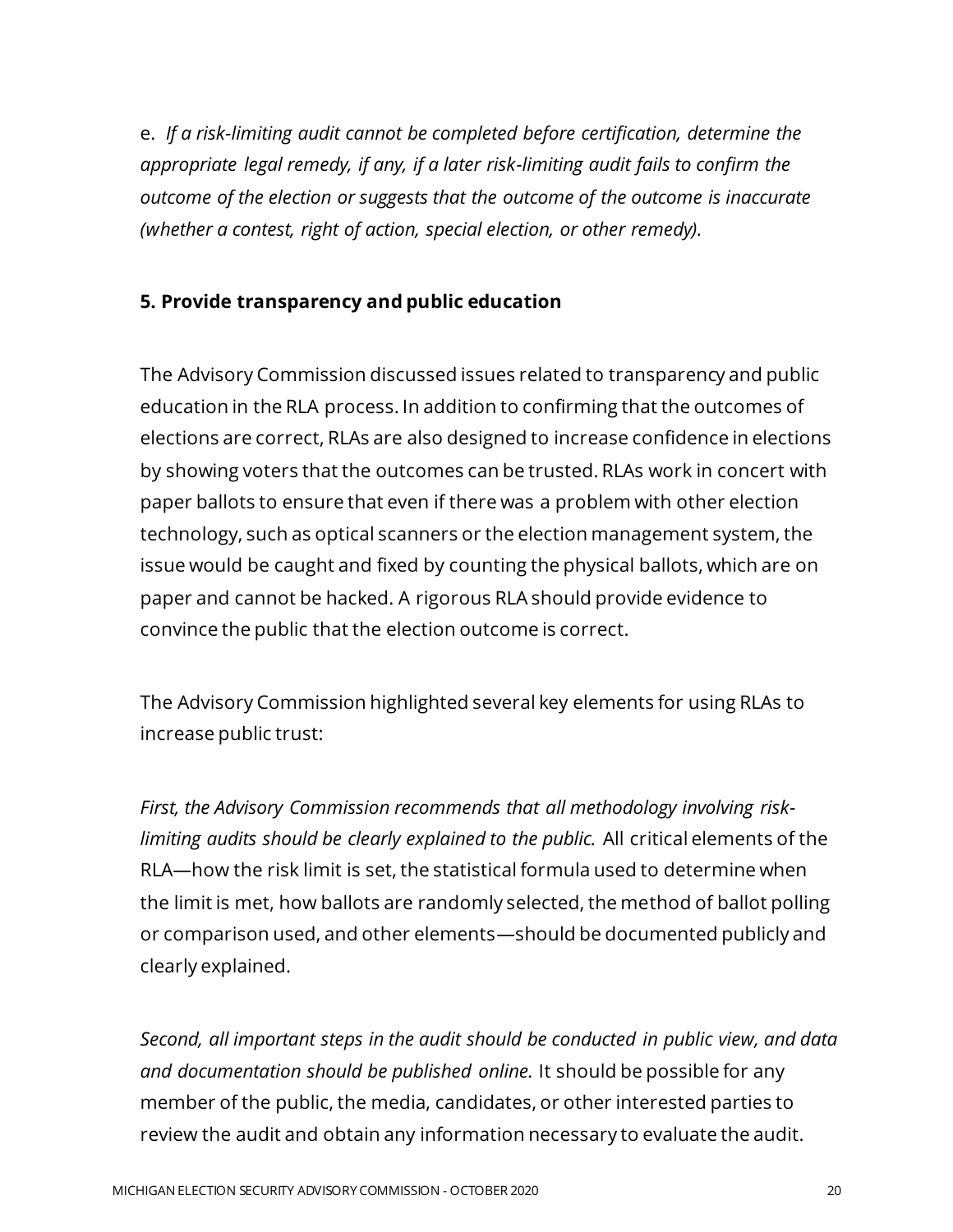While some materials, such as ballots, might not be possible to make available in all cases due to privacy concerns, they should be open to public inspection during the audit, and all other elements of the audit should be in public view and documented to the extent possible.

*Third, the Secretary of State should partner with civil society groups and local officials to provide public education surrounding audits, why they are important, and how they work.* The Secretary of State should develop an accurate, simple account of audits and how they work. These communications should be message-tested and public opinion tested to see which terminology resonates with members of the public and which does not.

*Fourth, the Secretary of State should partner with trusted messengers to spread the word about audits and why they are important.* This includes local leaders from different parties, different areas of the state, and other states as necessary. The Secretary of State should also identify stakeholders in the media and other opinion leaders who can be helpful in explaining how RLAs work and the goals of the practice.

*Finally, it is important to start public education and engagement of stakeholders well before an election.* If parties and candidates are brought in early, the audit process can help both the apparent winner and apparent loser accept the audit process and its role in verifying the outcome of the election. This can help mitigate the concerns a losing candidate and his or her supporters might have that the outcome was not fair and any incentive to suggest that the election was not accurate.

#### **6. Continue use of other types of audits in addition to Risk Limiting Audits**

*The Advisory Commission recommends that Michigan continue to conduct procedural audits and hand recounts of random precincts, in addition to RLAs.*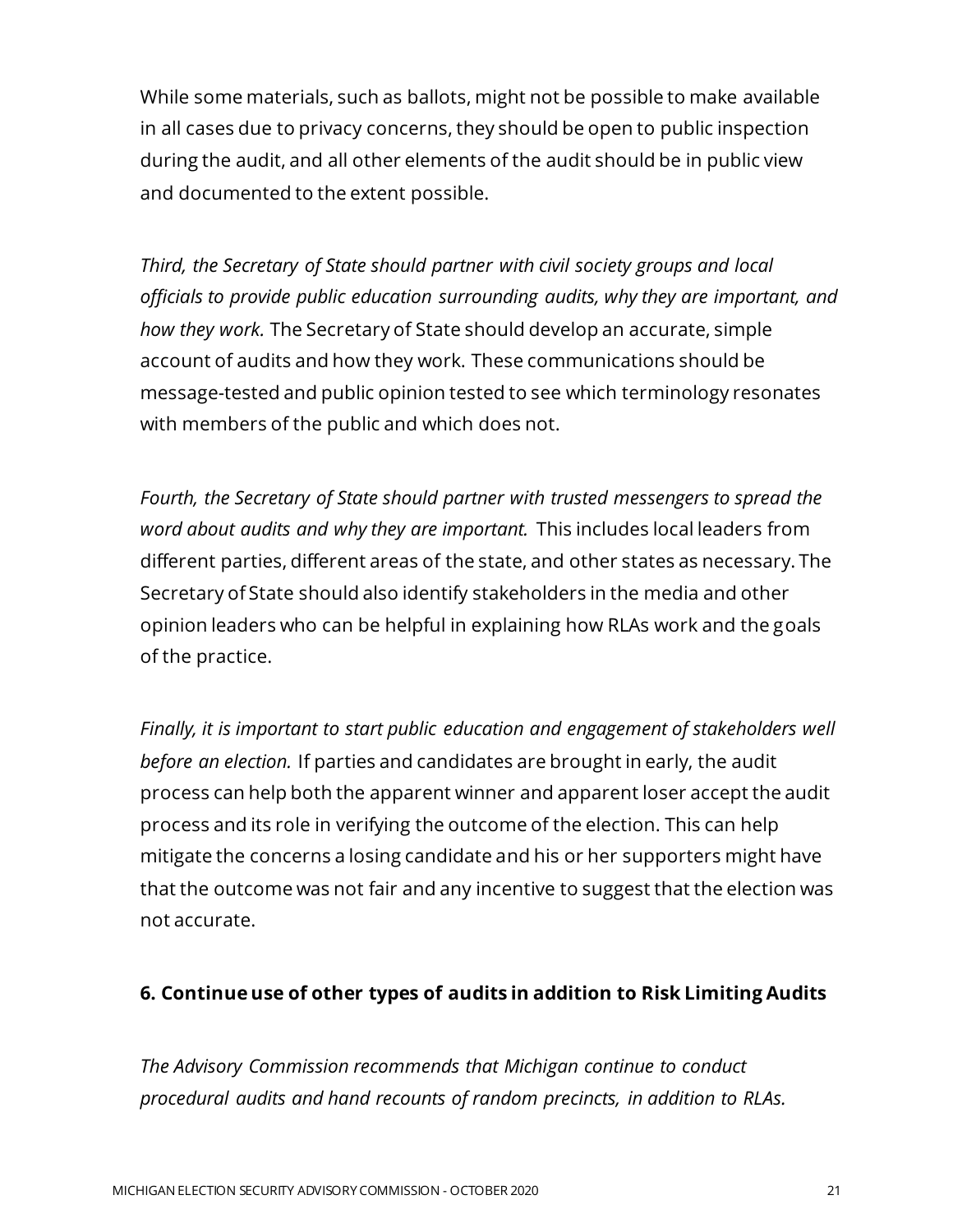Procedural audits serve a separate, important function of ensuring that election officials have done their jobs properly, for example by programming election equipment following established protocols. This has independent value and should be continued. The Secretary of State should continue to seek aggressive procedural audits to ensure local jurisdictions are administering elections properly. Procedural audits that discover errors should result in repercussions, including remediation, additional resources and monitoring, and additional training.

Auditing by hand recounts of random precincts boosts public confidence by counting every ballot in a given precinct. Although counting all ballots for all races in all jurisdictions is not feasible, random audits supplement the statewide benefit of RLAs by providing additional confidence at the local level.

## **C. Countering Misinformation and Disinformation**

The Advisory Commission discussed the threat that false information disseminated about elections could pose to high-profile elections. Intelligence assessments from the Federal Bureau of Investigation and Department of Homeland Security determined that undermining confidence in U.S. elections is a critical component of foreign election interference strategies. These efforts could take multiple forms, from sharing intentionally false information about elections (disinformation) to fostering confusion with the goal of amplifying misinformation, to stoking tensions among different political parties and interest groups in an effort to undermine national unity and acceptance of democracy.

Recognizing that these attacks could come on many fronts, the Advisory Commission considered ways in which the Secretary of State could foster partnerships to counter the spread (whether intentional or unintentional) of false information about elections. The Advisory Commission also discussed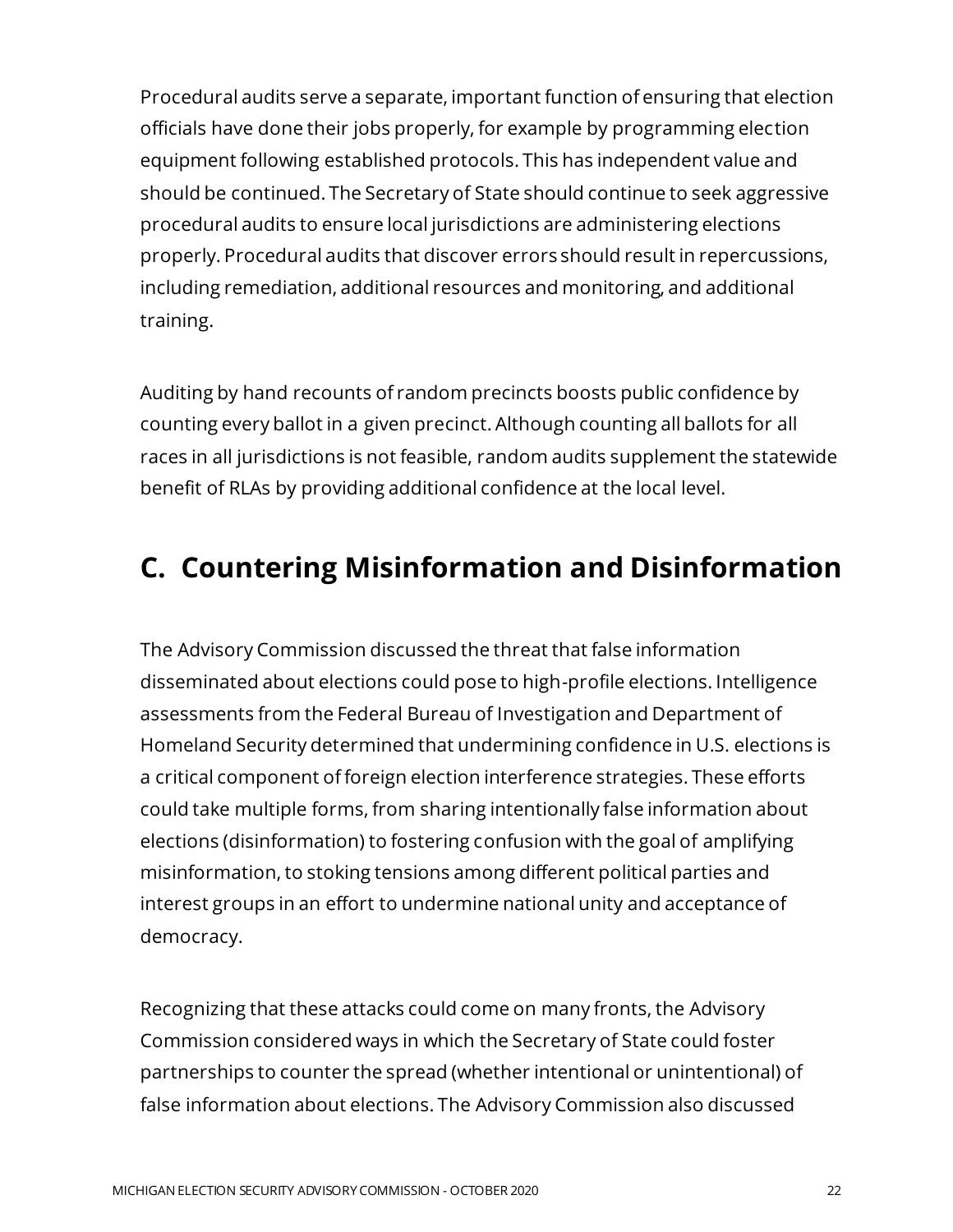points of emphasis for promoting confidence in election processes in response to unsupported claims of election misconduct or irregularities.

#### **1.** *Coordinate accurate information sharing among local officials*

The Advisory Commission discussed the importance of local officials, especially municipal and county clerks, receiving reports of false information being spread about elections, as well as their importance in responding with corrective, accurate information.

*The Advisory Commission recommends that the Secretary of State establish a structure to notify local officials of false or misleading reports about elections in real time so that local officials can respond through local channels.* This effort should include ensuring local officials participate in the Election Infrastructure-Information Sharing and Analysis Center (EI-ISAC) and share reports of misleading information with both EI-ISAC and CISA.

#### **2.** *Form bilateral partnerships to counter misinformation and instill confidence*

The Advisory Commission discussed the difficulty of countering election misinformation given the increasing propensity of the electorate to receive information through silos. Voters may be distrustful of election officials or media sources that they perceive to be ideologically opposed to or biased against their own preferences.

*In light of this reality, the Advisory Commission recommends that the Secretary of State build and facilitate bilateral partnerships to counter misinformation and provide accurate, trusted election information.* For example, in addition to forming partnerships with Secretaries of State of different political parties and from different states, the Secretary of State should promote these partnerships on the county and local level. For example, neighboring clerks with different party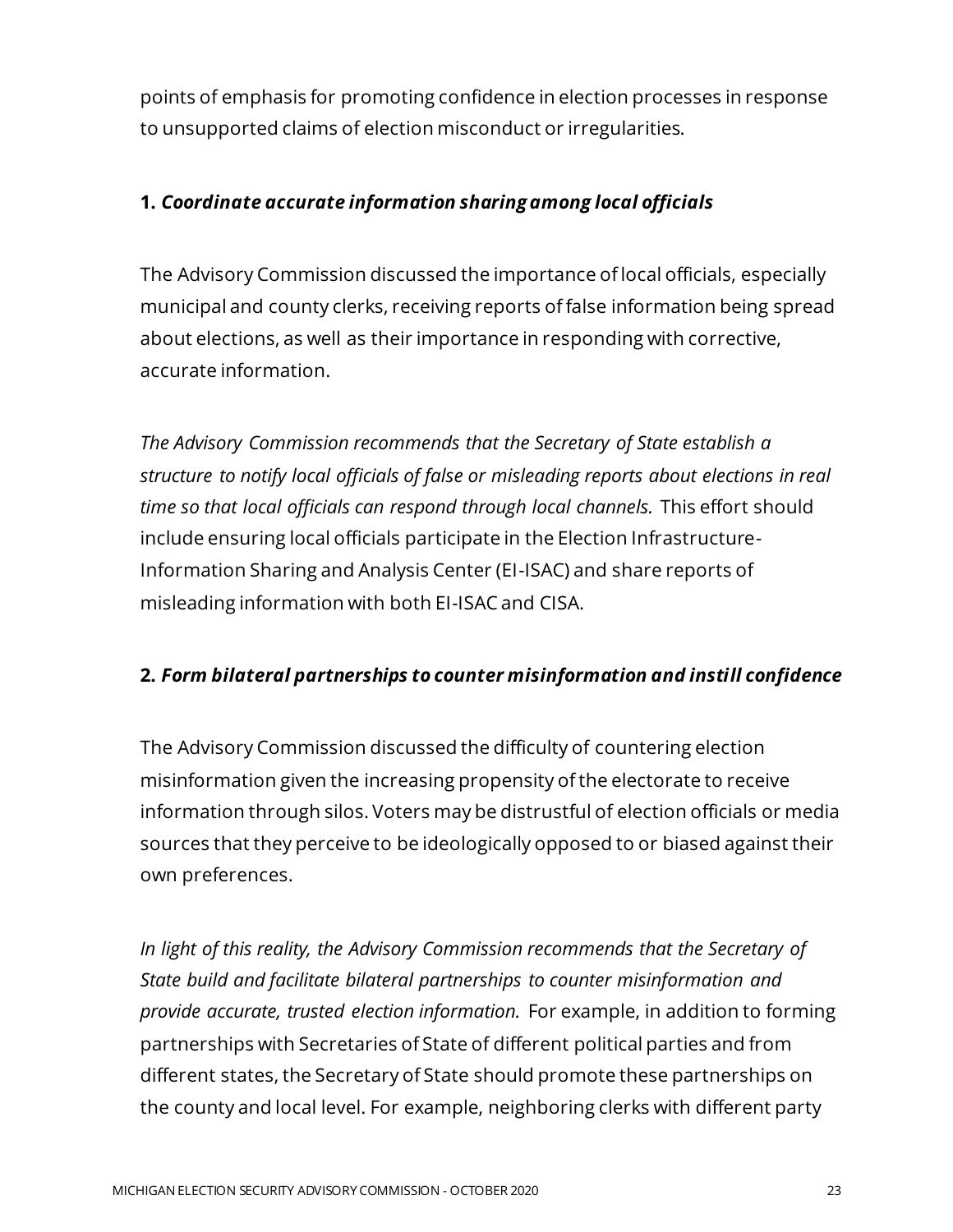identifications could partner on messages to their communities. To the extent political demographic trends might make this difficult in some areas of the state, officials should consider partnerships with clerks from other parts of the state as well.

Local officials already have networks that could be used to facilitate these partnerships, including the Michigan Association of Municipal Clerks, Michigan Association of County Clerks, Michigan Council of Election Officials, Michigan Townships Association, Michigan Municipal League, and Michigan Association of Counties. The Secretary of State should work with these organizations to promote partnerships sharing trusted information and countering misinformation.

#### **3. Develop a rapid-response strategy to counter misinformation at the State level**

The Advisory Commission discussed the importance of the Secretary of State developing systems to quickly share and amplify accurate information in response to false reports before and on election day. The Secretary of State's relatively limited direct ability to reach the public must be augmented through public media and other state officials and partners.

*The Advisory Commission recommends that the Secretary of State develop a plan to anticipate and respond quickly to reports on Election Day with previously developed, off-the-shelf explanations of election processes and procedures that can be shared both before and after misleading information is circulated.*

The Secretary of State should work with media and local officials in advance of election day to establish lines of communication that can be used to share this information as necessary.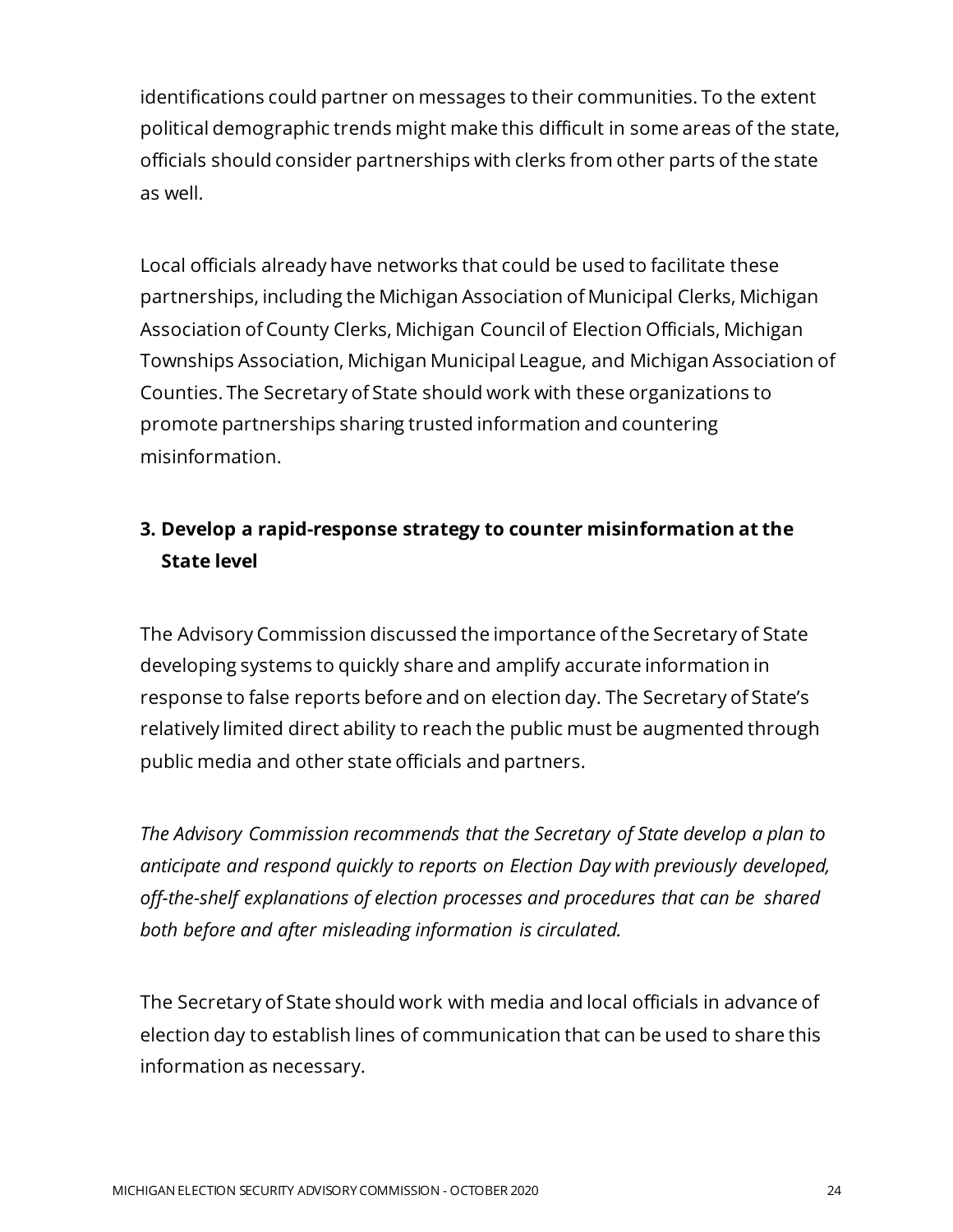Additionally, the Secretary of State should develop a list of topics likely to be raised in the leadup to election day and on election day. A major point of emphasis should be aspects of the election system that are easily misunderstood and could be exploited by entities looking to foster distrust in elections. This strategy should include a realistic assessment of actual vulnerabilities and the presentation of these vulnerabilities in context.

The Secretary of State should also be prepared for concerted, targeted information attacks on social media. The Secretary should communicate with social media companies to maximize the ability to identify and respond to these attacks should they occur.

#### **4.** *Share information on data security best practices with campaigns*

Political campaigns and candidates could also be the target of attacks. Those attempting to undermine or interfere with elections could attempt to breach campaign websites, databases, and email accounts to identify and share damaging information or spread false information. *Accordingly, the Advisory Commission recommends that the Secretary of State develop training materials for campaigns and candidates to help them protect themselves against phishing attacks and other vulnerabilities.*

## **D. Election Night Reporting**

Election officials are under pressure from the media, candidates, and members of the public to report election results quickly on election night. This is particularly the case in a presidential election, in which national media aggregate 50 different sets of state election results to try to project the winner of the electoral college as quickly as possible.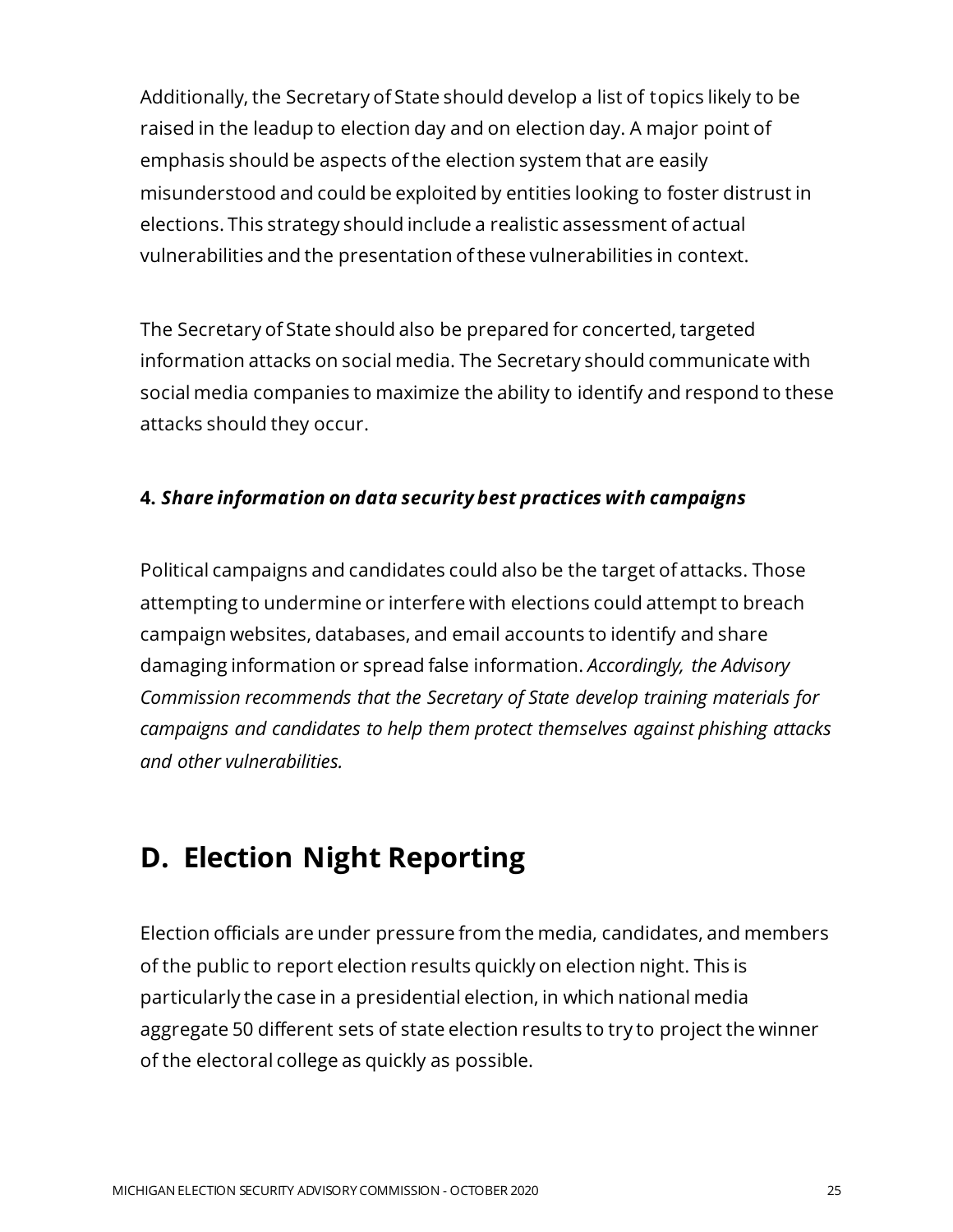In Michigan, as in other states, the official canvass of votes never happens on election night. The county canvass of election results is not complete until 14 days after an election, and frequently includes ballots that were not originally counted on election night, including envelope provisional ballots and military and overseas ballots which may be counted after Election Day if ballots were sent out late.

Nonetheless, in an effort to report election outcomes quickly, precincts send *unofficial* results to county clerks in electronic form. The procedures for doing so are developed by individual counties. There are three primary ways in which this occurs: (1) physical delivery of removable drives with election results; (2) uploading to the county election management system; and (3) using cellular modems connected to tabulators to send unofficial results.

Connecting tabulators to the Internet or other external networks creates significant risks. Although many jurisdictions that do so have security features such as private networks and encryption, nothing connected to the Internet is completely secure. It is possible that unofficial results could be intercepted or manipulated, that the locality's election management system server could be attacked remotely over the network, or that optical scanners could themselves be remotely attacked. The added convenience of providing unofficial results more quickly may not be enough to justify these risks to election integrity and voter confidence. For these reasons, the U.S. Senate Select Committee on Intelligence has recommended that new voting machines should have wireless networking capabilities removed or rendered inert.<sup>3</sup>

#### **1. Phase out the "modeming in" of election night results**

*The Advisory Commission recommends that jurisdictions phase out the use of wireless modems, even to transmit unofficial results, and that jurisdictions never* 

<sup>3</sup> See U.S. Senate Select Committee on Intelligence, "Report on Russian Active Measures Campaigns and Interference in the 2016 U.S. Election—Volume 1: Russian Efforts Against Election Infrastructure" (2019), page 59. https://www.intelligence.senate.gov/sites/default/files/documents/Report\_Volume1.pdf.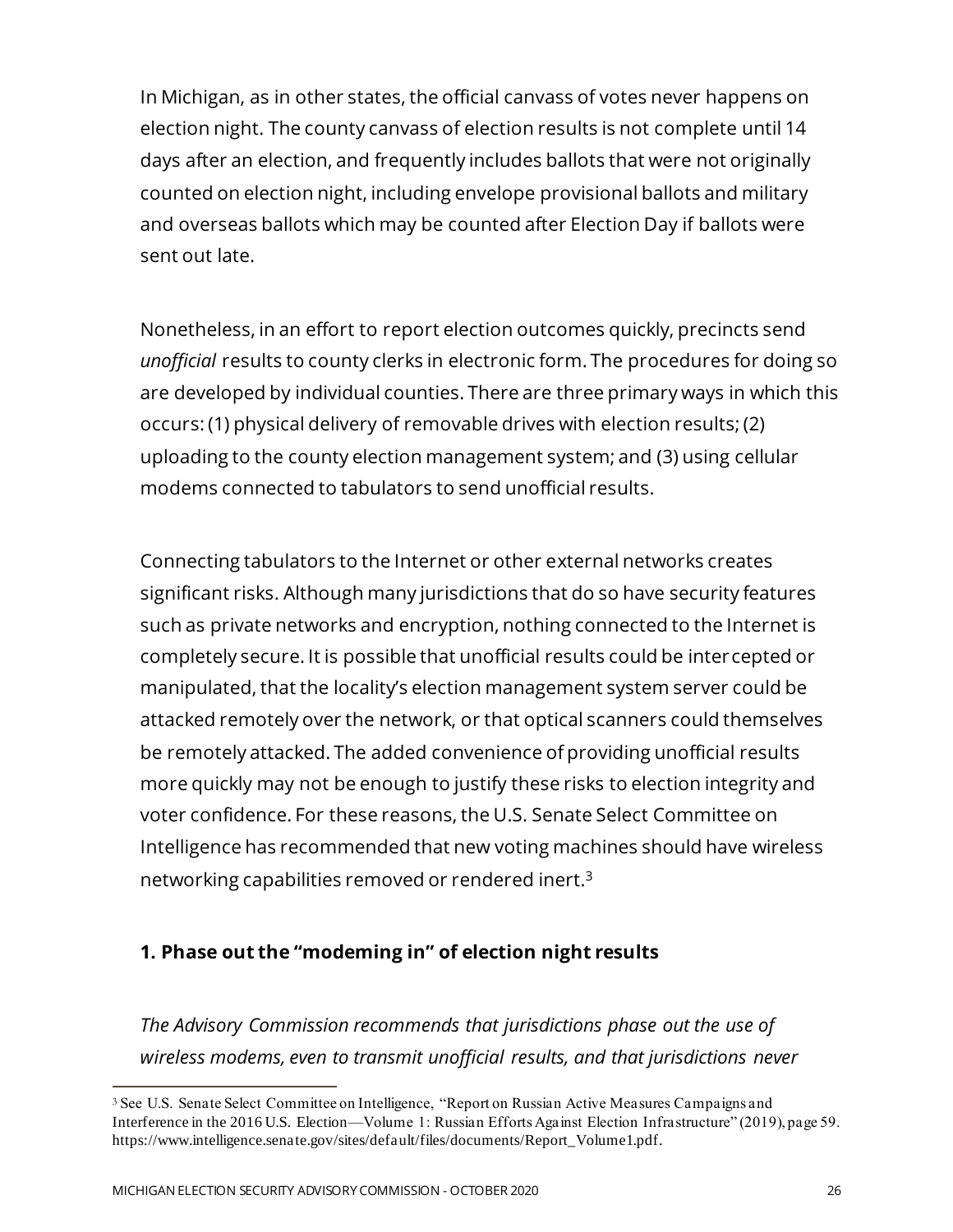*connect election management systems or tabulators to an external network, even using an intermediate server or firewall.* We are cognizant of the realities facing election officials as they attempt to phase out this long-standing practice and recognize that it may be difficult to make this change during the 2020 election cycle.

A safer means of transmission is to physically deliver election media for tabulation. Election media should never be attached to an Internet-connected computer. It should be sealed in an evidence bag or other security container at the polling place, and the integrity of the seal should be verified before reading the results into the election management system. Local protocols should also include a documented chain of custody for the election media.

#### **2. Build redundancies into electronic reporting**

*The Advisory Commission recommends that jurisdictions implement additional procedures to ensure that unofficial election night result reports are accurate.* For example, each precinct could call the county and verbally verify a match with the unofficial results received by the county via physical delivery of media. Public posting of results tapes at polling locations provides an additional safeguard.

#### **3. Observe best practices when using removable drives**

Many jurisdictions use removable media to copy unofficial results out of their election management systems for posting to Internet sites. Local jurisdictions should take steps to minimize the possibility removable media could compromise the election management system. Jurisdictions should use only encrypted removable drives to transfer unofficial results. To avoid the possibility that the drive could become infected and spread malicious software into the election management system, a new removable drive should be used for each transfer operation.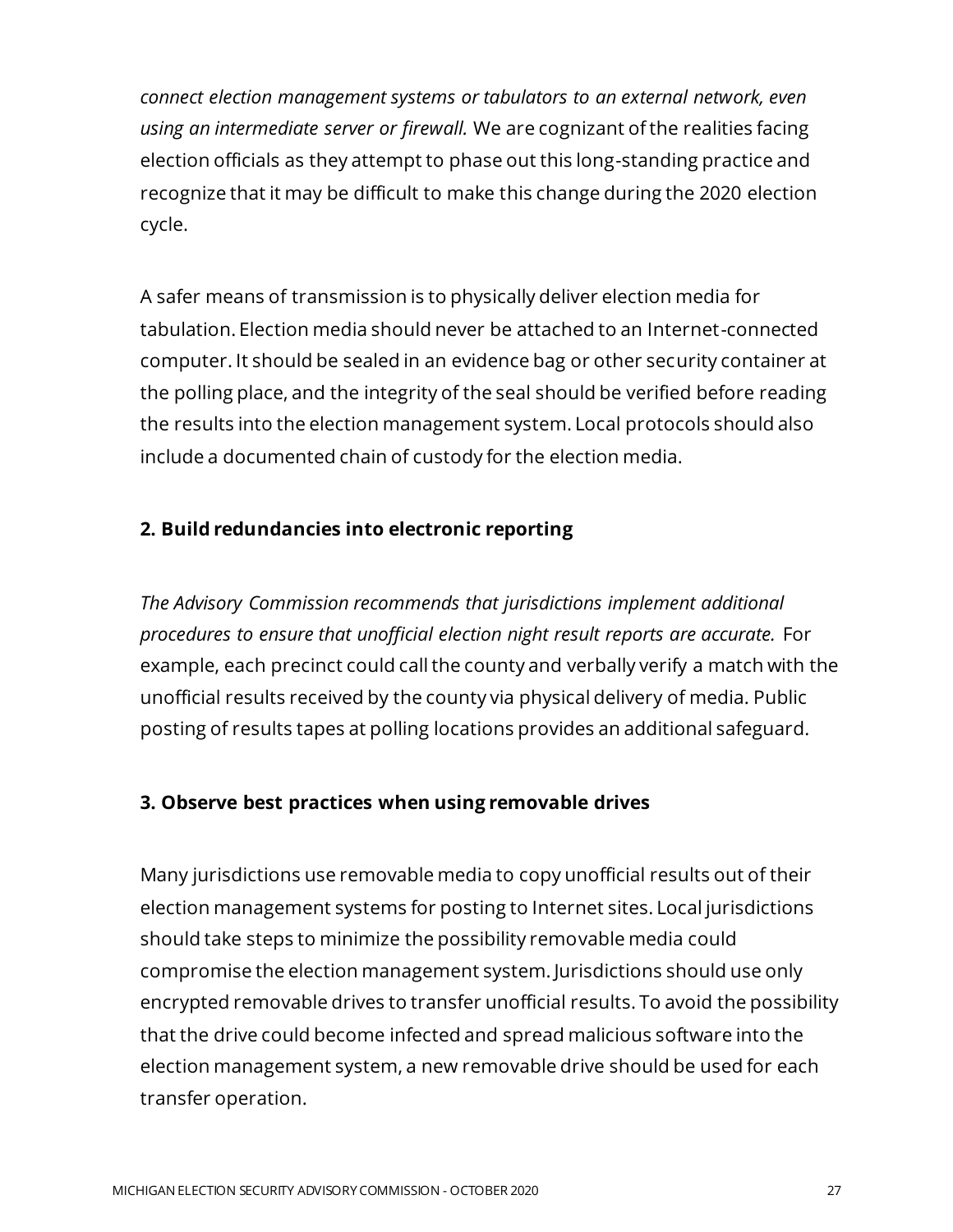#### **4. Prioritize accuracy and prepare communication plans in the event election-night reports are late or inaccurate**

The advisory committee recommends prioritizing accuracy over speed in election night reporting. *To the extent more secure, accurate methods of election night reporting will take longer, the Advisory Commission recommends local jurisdictions pursue the more secure and accurate method.*

The Secretary of State should work with counties to develop a communication plan for media and the public in the event that election night reports are late to arrive, whether because a precinct has a larger than expected number of ballots to process, the precinct is taking time to reconcile ballot totals and pollbook entries, or the transmission of unofficial results is taking longer than expected

#### **5. Conduct a county-by-county assessment of security practices in election night reporting, and address greatest deficiencies immediately**

*The Advisory Commission recommends that the Secretary of State assess each jurisdiction's method of transmitting election results to identify the greatest areas of vulnerability, help to remediate them and expand redundancies in reporting to counteract any failures*. The Secretary of State should also consider expanding the functionality of statewide election night results reporting.

## **E. Emergency/Disaster Preparedness**

The Advisory Commission discussed a set of issues pertaining to state and local officials' level of preparedness for emergencies or natural disasters on Election Day. Storms, power outages, acts of violence, or other disruptions all have the potential to disrupt elections, particularly given the volume of tasks to be completed in a short period of time, with little margin for error, for an election to be conducted successfully.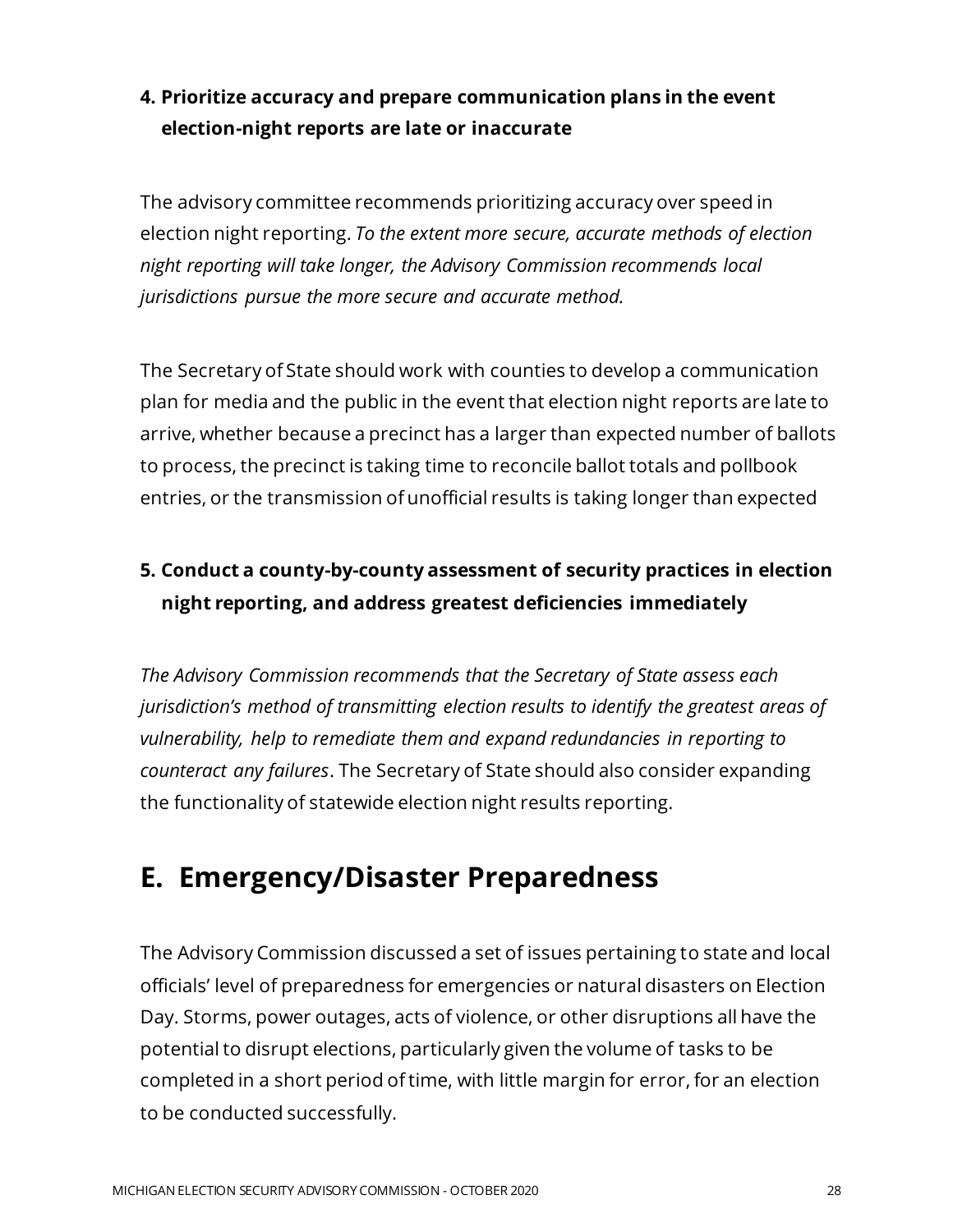#### **1. Conduct statewide, countywide, and local exercises**

*The Advisory Commission recommends the Secretary of State coordinate exercises to prepare election officials and other government units for emergencies or disasters on election day.* Tabletop exercises can be utilized to run through various emergency scenarios, test vulnerabilities, and assess preparedness.

Because disasters and emergencies could manifest themselves at various levels of government, exercises should be held within and across jurisdictions. For example, the Secretary of State should coordinate statewide tabletop exercises with county and municipal election officials and other state agencies such as the Michigan State Police. In turn, counties and municipalities should conduct their own exercises with their counterparts in local government, including information technology, law enforcement, and governing authority bodies.

The Department of Homeland Security has coordinated tabletop exercises in Michigan and across the country, and these exercises provide a useful model for additional exercises within the state.

#### **2. Develop robust emergency response plans at the state and local level**

All election jurisdictions should have a detailed and robust, emergency response plan in writing. *The Advisory Commission recommends that the Secretary of State develop a written plan with specific actions to be taken in response to various unexpected incidents on and around election day.*

The policy should specify roles and responsibilities both within and outside of the Department of State. To the extent this plan involves cooperation from other agencies such as the Department of Technology, Management, and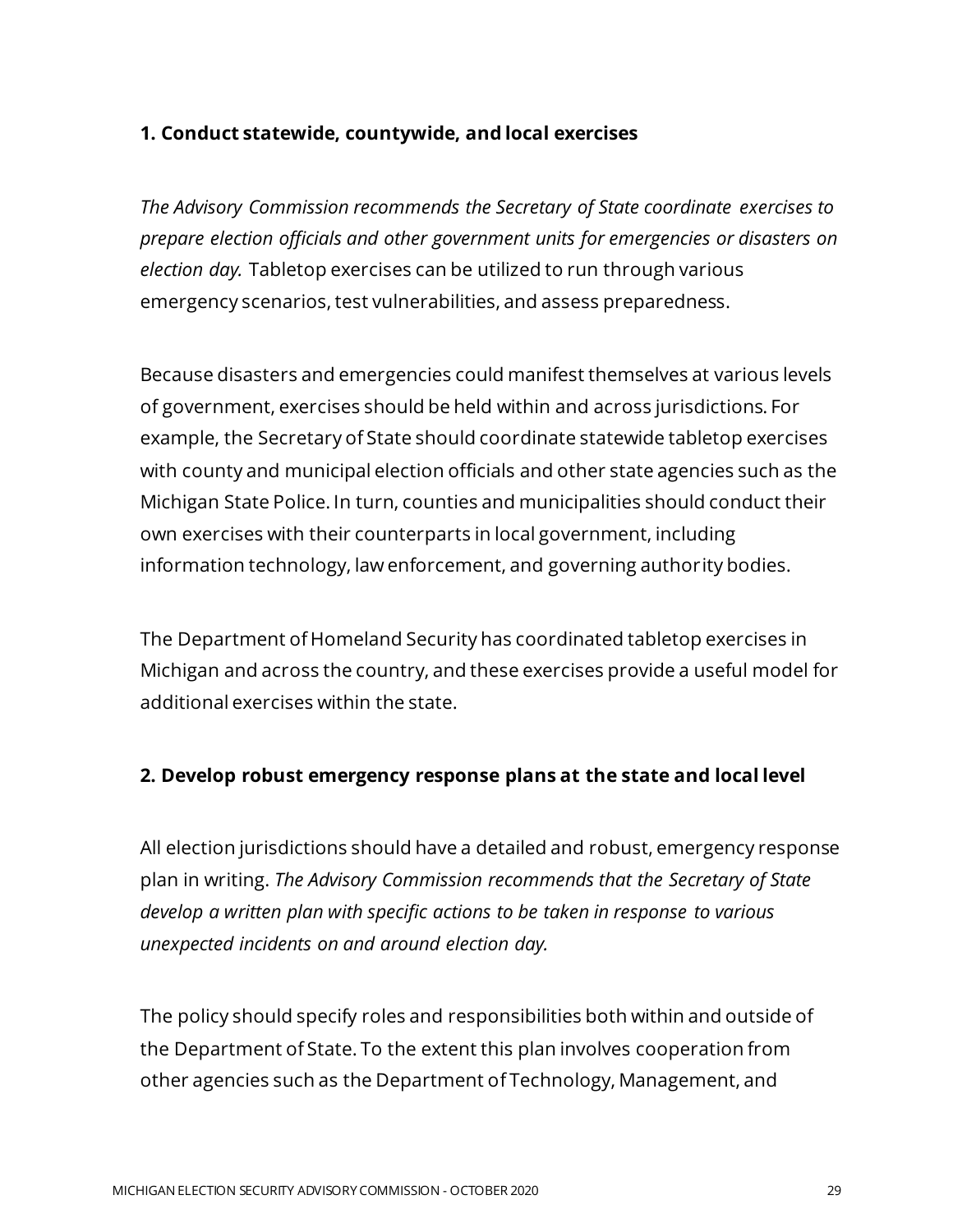Budget and the Michigan State Police, the Department of State should communicate with these agencies in developing the policy.

The Secretary of State should promote this plan as a model for local jurisdictions to develop their own emergency and disaster response plans. Both state and local plans should be tested with tabletop exercises and other training exercises.

#### **3. Prepare mitigation plans for election equipment and polling places**

*The Advisory Commission recommends that the Secretary of State and local jurisdictions develop policies to mitigate emergencies or unexpected events on election day that could render election functions inoperable or delay the voting process. There should be sufficient materials to cover several hours of disruption.* This should include:

- Paper backups of voter registration lists and pollbooks provided to every polling location.
- Sufficient emergency paper ballot processing materials (including auxiliary bins) and related contingency plans in case voting tabulators are not functioning, and detailed training to ensure proper protocols are followed.
- Sufficient provisional ballot materials.
- Communication plans in the event that polling places are inaccessible or open late.
- Plans to extend voting hours if ordered by the courts, including provisional supplies needed for extended hours.
- Sufficient ballots to account for all registered voters in addition to eligible individuals who register on election day. Jurisdictions should review ballot supply and consider the potential need for ballots in excess of the statutory minimum of 100% of registered voters.
- Sufficient staffing to maintain efficient polling place operations if pollbooks or scanners are not functional.
- Backup plans in case official information such as polling place location and voter registration status is not available via official websites.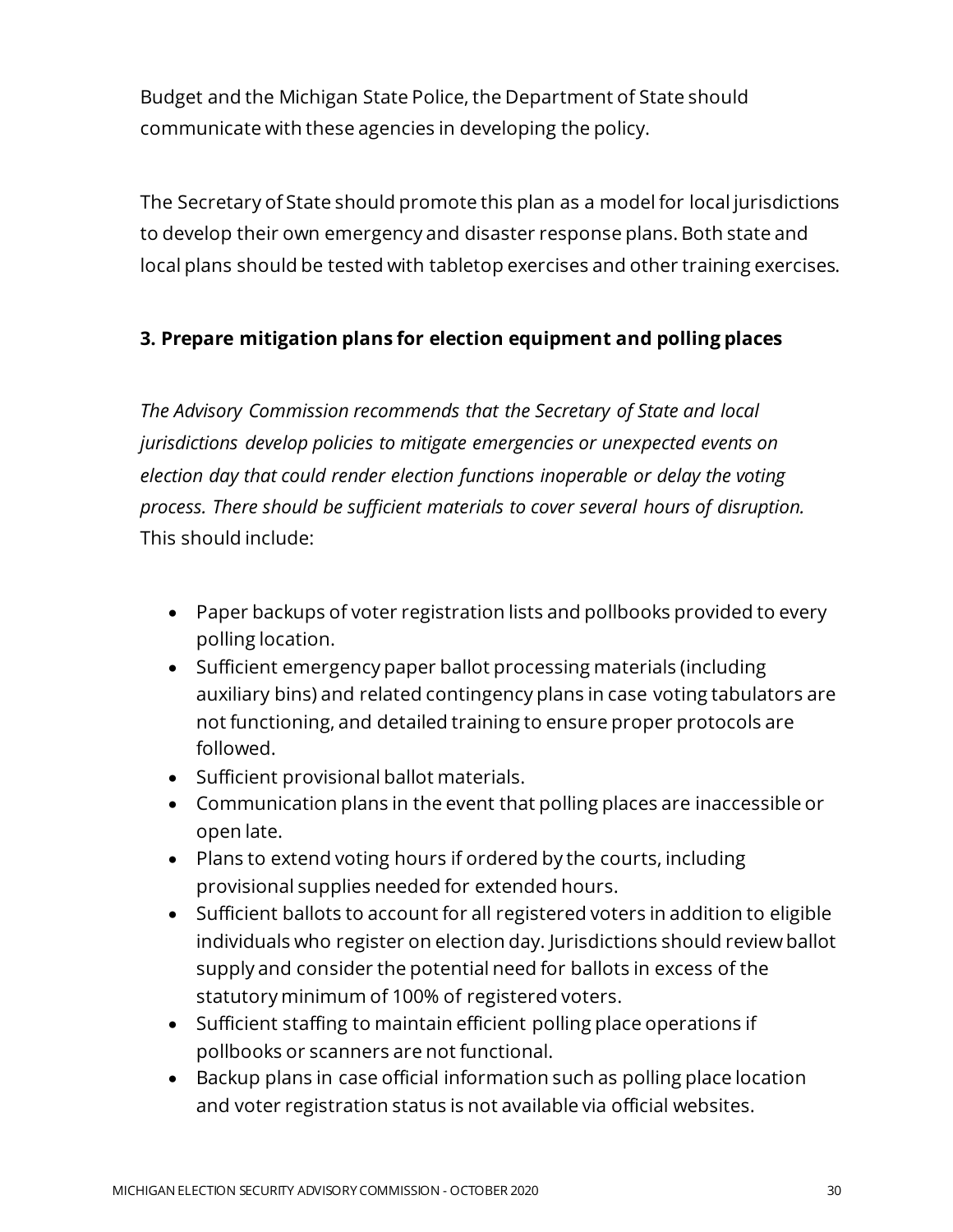• Communication plans in the event unofficial results are delayed for any reason.

## **F. Additional Areas of Recommendation**

The Advisory Commission identified additional subjects of focus for the Secretary of State and local jurisdictions to improve security practices.

#### **1. Physical and Equipment Security**

*The Advisory Commission recommends that the Secretary of State work with local jurisdictions to regularly perform a jurisdiction-by-jurisdiction assessment and review of the physical security of election equipment*. The assessment should ensure, at minimum, that all election equipment is in the appropriate setting after use, is physically locked, has tamper-evident seals correctly applied, and is stored in well secured facilities. Equipment inventories should be maintained and should record the correct serial numbers and seal numbers. The scope of the review should include both polling place equipment and election management systems.

To the extent jurisdictions are not adequately securing equipment, county and state officials should ensure these problems are remedied. The state should provide resources and training as necessary to upgrade physical security.

#### **2. Software Updates**

*The Advisory Commission recommends that the Secretary of State ensure that procedures are in place at the local and county level to ensure that software running on polling place equipment, election management systems, and other electionrelated computer systems is promptly upgraded when new versions are available from the manufacturer.*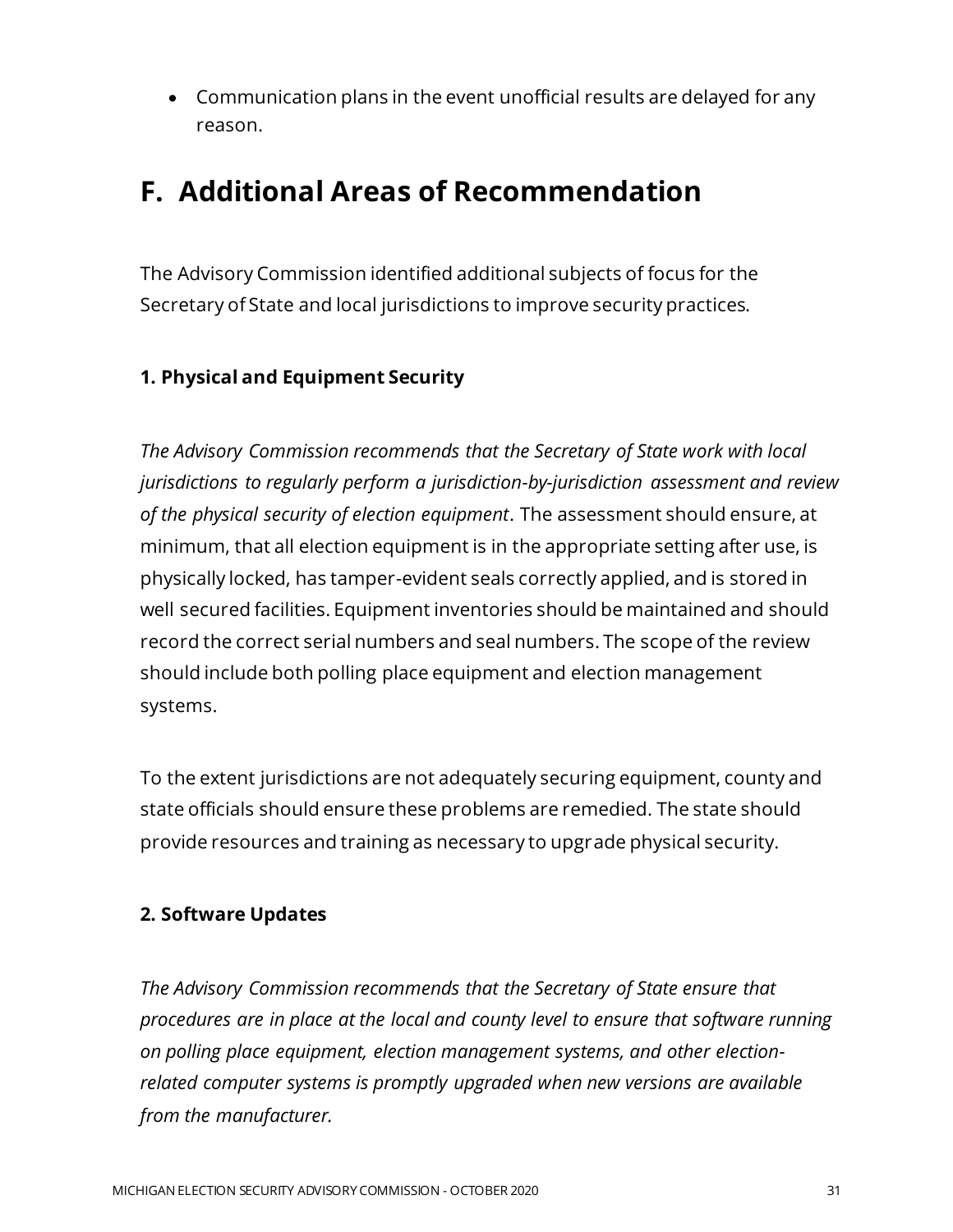Outdated software is a major source of vulnerabilities, and applying software updates promptly is essential to ensure that known vulnerabilities are corrected.

For polling-place equipment, the State should maintain a list of the current software version and patch set that has been tested by a federally accredited lab (as required in Michigan). Localities should work with their vendors to see that only these versions are used in elections.

Localities should also establish a patch management framework for all computer systems used to support the election, including equipment used to access the Qualified Voter File. Security patches should be installed promptly, and outdated or unsupported hardware and software should be replaced.

#### **3. Vendor Accountability and Reporting**

*The Advisory Commission recommends that the Secretary of State and county clerks demand greater transparency and accountability from election vendors.* State and local election officials rely upon commercial software and equipment for many aspects of the election process. Vendors should encourage independent security reviews by establishing a vulnerability disclosure program, proactively share any known security threats, and be transparent about potential vulnerabilities, whether past, present, or future. To the extent vendors know of system-wide or localized security improvements that could be made, they should proactively inform election officials. If vendors fail to comply with their duty to proactively notify election officials of potential incidents, the Secretary of State should work with counties to ensure there are appropriate consequences. Current and future contracts should be leveraged to facilitate this process.

The Secretary of State and counties should document security concerns and vendor responses. Information on security concerns should be shared both within and across states served by the vendors.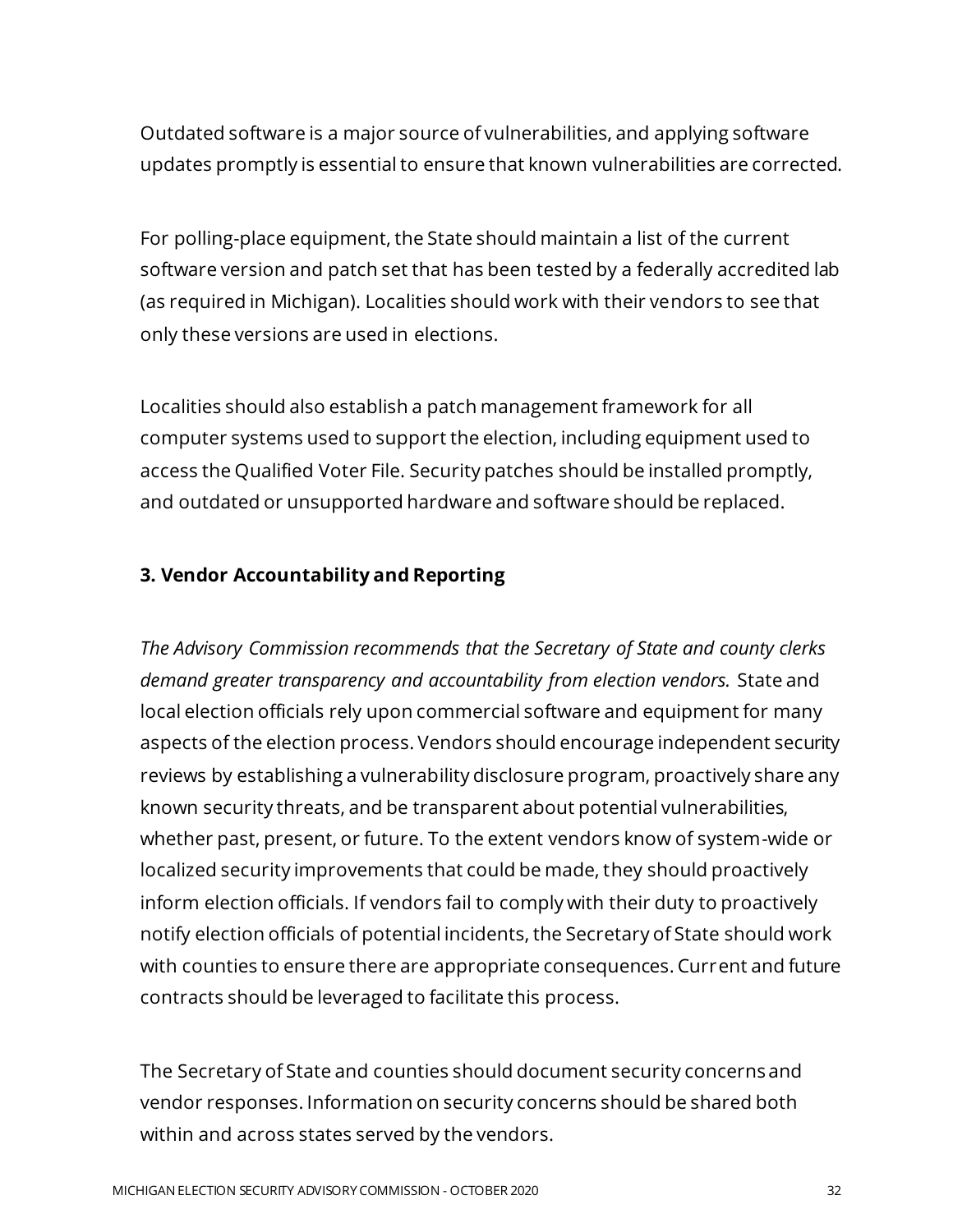#### **4. Local Election Official Training and Resources**

*To the extent not covered in the recommendations above, the Advisory Commission recommends that the Secretary of State implement comprehensive security standards and training and requirements for local officials.* These should include, at minimum:

- Additional security training as part of clerk accreditation (new and ongoing)
- Membership in the Election Infrastructure Information Sharing and Analysis Center (EI-ISAC)
- Utilization of DHS vulnerability scanning and penetration testing
- Implementation of cyber navigator programs
- Best practices for password creation, changes, maintenance, and security
- Regular review of user accounts, following the principle of least privilege
- Regular software patching and updates
- Awareness of phishing risks and phishing exercises
- Preparation and planning for incidents involving malware, ransomware, or denial of service attacks
- Education about Website defacement risks
- Recommendations concerning the adoption of HTTPS and use of official TLDs, such as .gov
- Regular backups of election and database information
- Best practices for information sharing across jurisdictions

#### **5. Electronic ballot return for overseas voters**

The Commission discussed the issue of electronic ballot return for overseas voters. Many states allow military or overseas voters to return ballots electronically through email, fax, or the Internet. Currently, Michigan sends ballots out electronically, but they must be returned by mail.